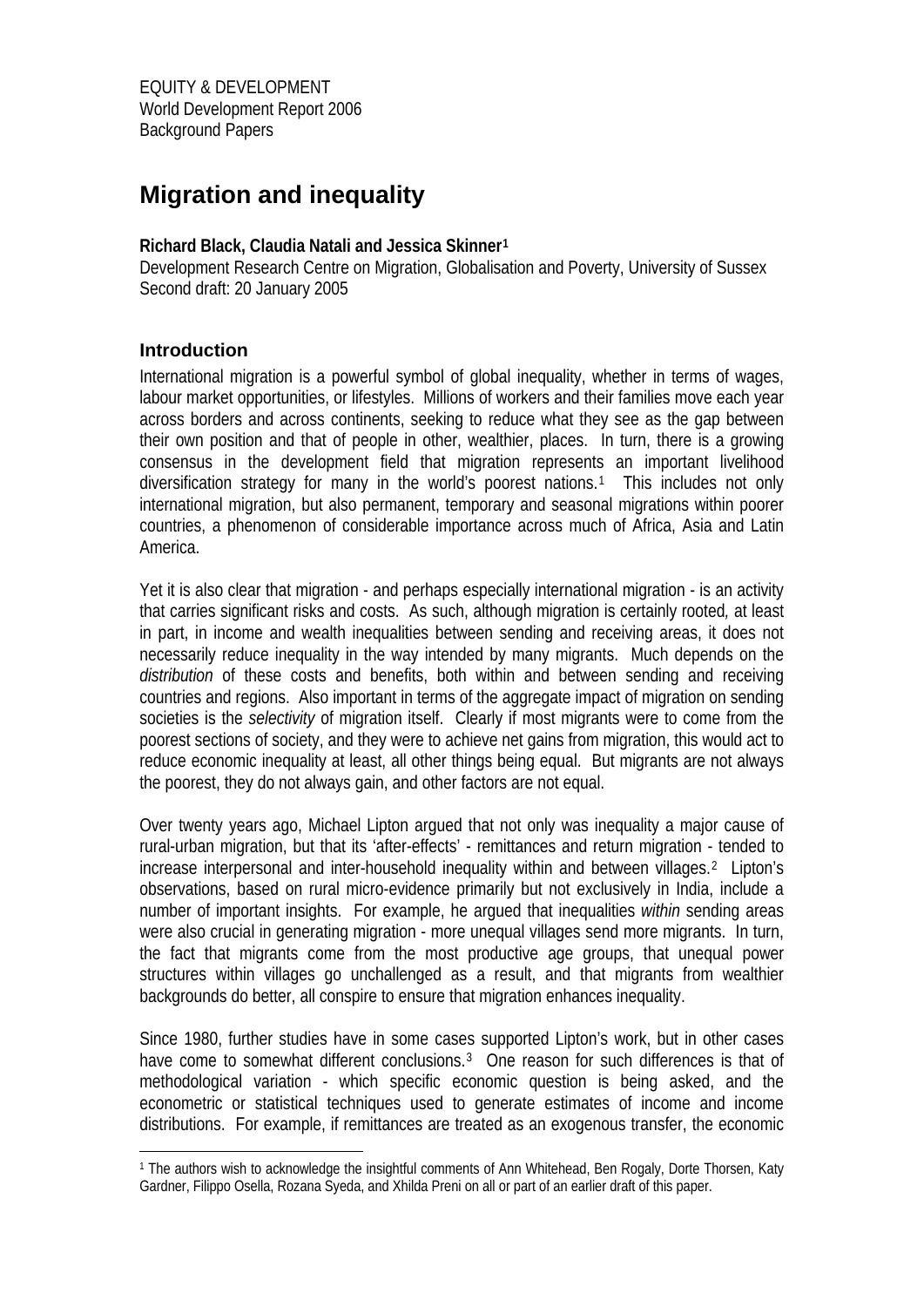question is how remittances, in total, or at the margins, affect the observed income distribution in the sending community. However, if remittances are treated as a potential substitute for home earnings, the economic question becomes how the observed income distribution compares to a counterfactual scenario in which no migration takes place, but including an imputed level of home earnings. A study of migration from Nicaragua using both of these methods suggests that where remittances are considered exogenous, they reduce income inequality, whereas if they are considered a substitute for home earnings, they increase income inequality.[4](#page-25-1)

Given such difficulties, this paper does not seek to re-affirm or draw a new definitive conclusion on whether migration does or does not act to reduce inequality. Instead, we seek to make three key points. First, given the range of different types of migration, and the varied economic, social, cultural and political contexts within which migration occurs, any overarching conclusion about impacts on inequality is unlikely to be very robust at a global or even a regional level. Indeed, examples can be found of migration both increasing and decreasing inequality.[5](#page-25-1) With this in mind, we seek to explore particular kinds of relationship between migration and inequality that emerge from case study material, to demonstrate how context-specific these relationships are. Second, through these case studies, we also argue that inequality needs to be defined in broader terms than simply income or wealth. Inequality, like poverty, is multidimensional, and can be measured at individual, household, regional and international levels. There are socio-cultural dimensions to inequality, as well as inequalities in access to power, whilst all aspects of inequality are highly gendered.

Finally, we argue that central to outcomes in terms of all of these dimensions of inequality is the role played by a variety of political, economic and social-cultural institutions, since these are often crucial to the ways in which wealth, power and opportunity are distributed within societies. Whilst this partly leads us to consider the kinds of institutional policies and arrangements that can promote more equitable outcomes from migration, we also argue that in an important sense, migration itself can be viewed as an institution that directly structures outcomes for different groups.

## **Case studies**

The paper focuses on case studies across Central America, Eastern Europe, West Africa and South Asia. The case of migration from Mexico to the US, which constitutes one of the largest and probably best-studied of all international migration flows in recent decades, is particularly useful in terms of direct measurement of the effect of emigration on economic inequality. In contrast, analysis of Albania, a country that has undergone a dramatic turnaround from virtually zero emigration in 1990, to a situation today where as many as one in five of the population is estimated to be living abroad, and West Africa, where complex rural-urban, rural-rural and other flows of poor people both within and between countries have generated highly varied outcomes, points to the need to consider different types of migration flow separately.

Then, we turn to three sections on migration in South Asia, which reinforce the need to disaggregate flows, whilst also emphasising the variety of forms of inequality that are influenced by migration. Thus, ethnographic evidence on long-distance migration from Bangladesh and Kerala provides detailed evidence of impacts on social as well as economic inequality; in-depth studies of internal migration in West Bengal and Western India suggest highly contrasting findings on the emancipatory effect of migration on workers; whilst evidence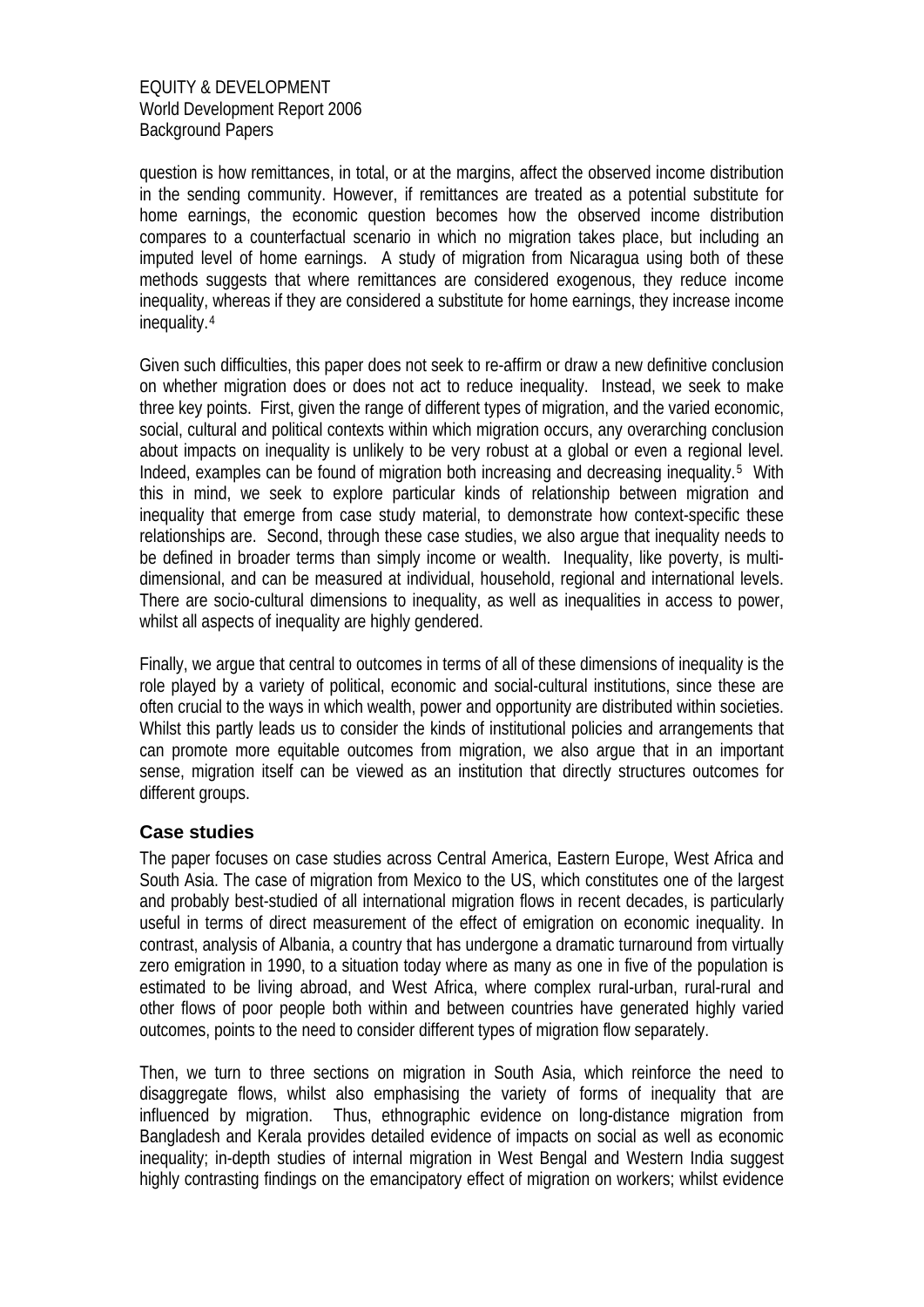from Bangladesh and Sri Lanka considers the extent to which migration flows dominated by women have an impact on gender inequality.

Following these case studies, the paper turns to policy interventions that might influence the impact of migration on inequality, focusing on policies that target institutional arrangements and the way that these impact the inequality-migration-inequality relationship. This may not be the only way of influencing outcomes, but is certainly a more fruitful way forward than simply trying to stop - or indeed encourage - migration itself.

## *Migration and inequality across the US-Mexico border*

The US-Mexico border is the longest between a developed and developing country in the world and there is a long history of migration between the two countries, which can be divided into three significant periods:

- The first wave began shortly after the turn of the century, and peaked in the 1920s. This period, when a post-war economic boom in the US was matched by economic devastation in Mexico following the revolution (1910-19), ended in 1929 with the onset of the Great Depression;
- The second wave began in the 1940s and peaked in the late 1950s. This period led on from a series of droughts in Mexico in the 1940s, and was fuelled by US labour shortages. In particular, the latter led to the *Bracero* program, a temporary employment initiative to recruit Mexicans for agricultural work, which was initiated in 1942 and renewed annually until 1964;
- The third wave began in the mid-1960s, and has continued to the present, reflecting maturation of migrant networks in the US, the mechanization of agriculture in Mexico, and growing labour demand in US cities.

In all, some 4.6 million *braceros* and 565,000 legal emigrants entered the US during the period 1940-64. Although this scheme was for temporary mobility, not all of them returned, whilst undocumented immigration may have exceeded the number of legal visa holders during this period.[6](#page-25-1) Subsequently, Mexican emigration has grown steadily, so that there were nearly 10 million Mexican-born immigrants in the US by 2003, representing around 10 per cent of Mexico's population.<sup>[7](#page-25-1)</sup>

There have been several studies here of the impact of these flows across the US-Mexico border on inequality in rural sending communities. For example, a pioneering study from the 1980s[8](#page-25-1) in the Patzcuaro region of the state of Michoacan, approximately 2,000km south of the Mexico-Arizona border found that the impacts of migrant remittances on rural income distribution appeared to depend on a number of factors, including:

- a village's migration history,
- the degree to which migration opportunities were diffused across village households,
- the returns to human capital embodied in remittances, and
- the distribution of potentially remittance-enhancing skills and education.

Two villages chosen for analysis were only two kilometres apart and were statistically similar in terms of family size, but the difference in their migration patterns was significant - one had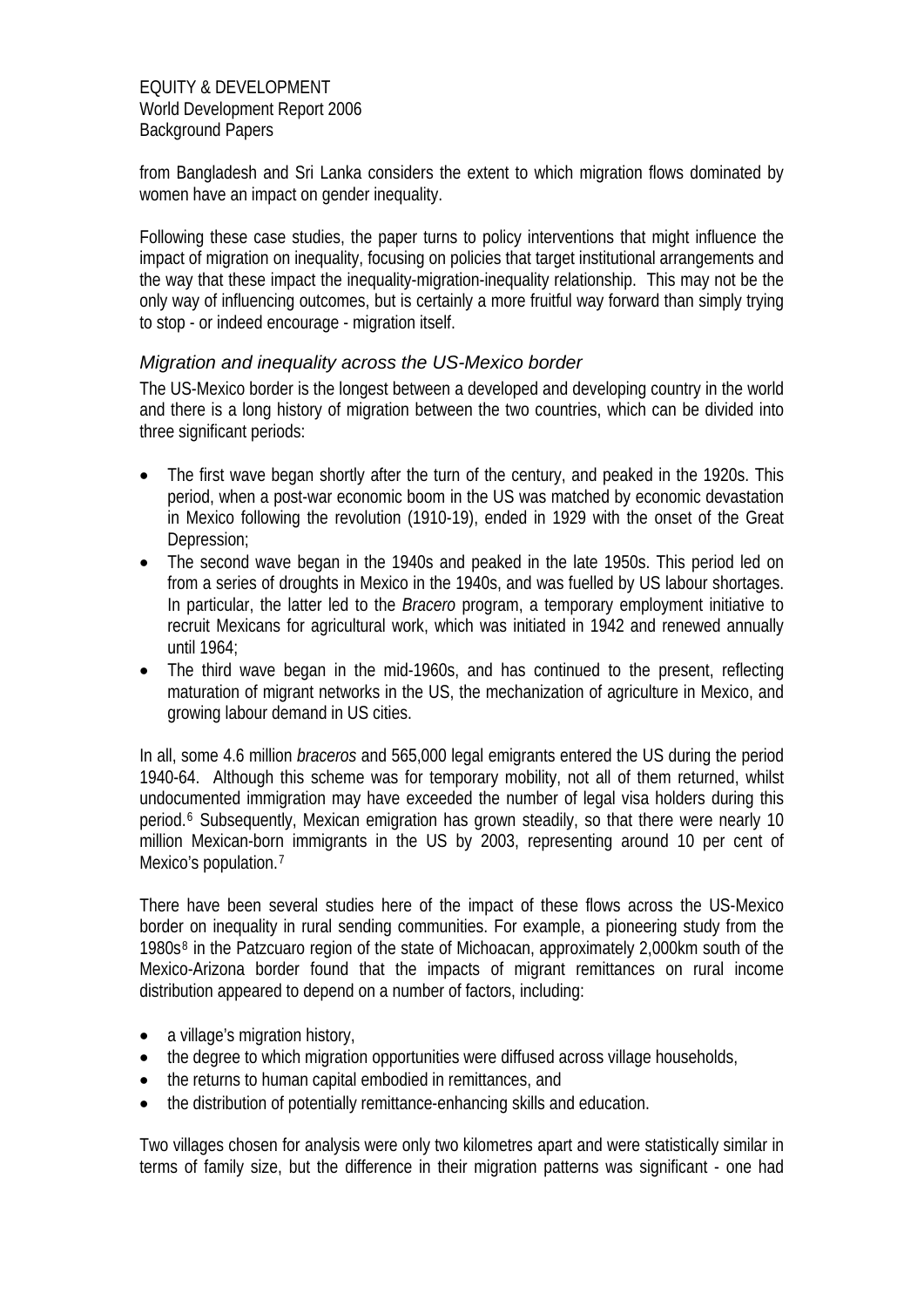many internal migrants, whereas the other had a long history of sending migrants to the US. In the former village, the remittances of internal migrants had a favourable effect on the village income distribution. Yet the remittances in this village from the small number of people who had experienced migration to the US, had a profoundly negative impact on income distribution. In contrast, in the second village, it was US to Mexico remittances that were found to have an equalising impact on incomes in the village, whereas remittances from internal migrants, which included a large returns-to-schooling component, and where education was highly correlated with household income, accounted for a comparatively large share of inequality in this village.

One of the limitations of this study - aside from the fact that it was based on quite a small sample - was the fact that it represented only a single snapshot in time. Yet the impact of migration on inequality may change over time. For example, the most direct effect of migration is to increase the welfare of the migrant households, as migrants bring back remittances and savings from abroad. This can either increase or decrease inequality in the community, depending on where the migrant household is located in the overall community wealth distribution. In the Mexico-US case, evidence presented by Massey *et al*. from a wide range of migratory experiences<sup>[9](#page-25-1)</sup> suggests that the first migrants usually come from the lower-middle ranges of the socioeconomic hierarchy, and are individuals who have enough resources to absorb the cost and risks of the trip, but are not so affluent that foreign labour is unattractive. In this context, remittances tend to open up a wealth gap between middle-income groups, who become wealthier, and the poor, who do not have access to migration.

Once someone has migrated and returned, and that person has direct knowledge of employment opportunities, labour-market conditions, and ways of life in the destination country, they use these understandings to migrate again with fewer risks and costs than before. Every new migrant thus reduces the costs and risks and increases the attractiveness and feasibility of migration for a set of friends and relatives, contributing further to inequality. However, the gradual accumulation of network connections and migratory knowledge across developmental stages creates spill-over effects, which make migration an increasingly common social and economic practice, lower the costs and risks of movement, and make migration less selective.[10](#page-25-1) For example, as more people migrate, the mean cost of the *coyote* (smuggler) to cross the border declines, whilst more households move above the income threshold that constrains migration.

The precise relationship between migration and inequality in sending villages will clearly depend in part on the initial distribution of income. Initial wealth plays two key roles in determining whether a given individual will migrate: increases in wealth generally raise the returns to domestic production, increasing the opportunity cost of migrating, but also relax credit constraints which restrict access to costly migration. As wealth increases, the maximum number of migrants a given household can afford increases, but the optimal number decreases. Migration rates will thus first increase and then decrease with wealth - what is known in the literature as the 'migration hump' in aggregate terms.[11](#page-25-1)

Yet patterns of community networks also matter a great deal in the decision to migrate. McKenzie et al. have found that the proportion of other households with migrant experience two years prior to the survey year had a significant positive effect on the probability of migration.<sup>[12](#page-25-1)</sup> Where migration costs are high to begin with, the first network effects tend to increase migration opportunities more for the middle and upper-middle classes. However, as migration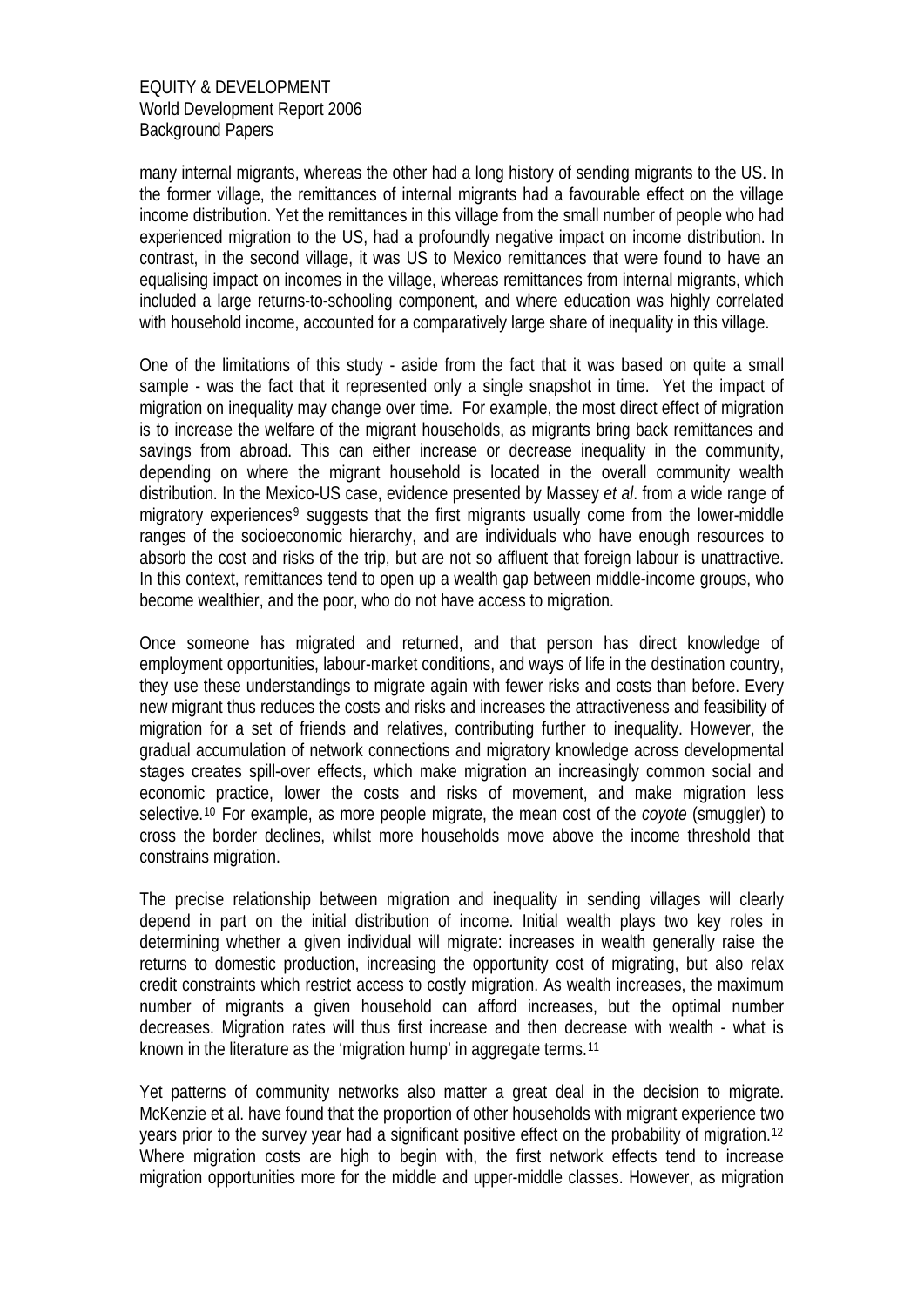costs continue to fall through the building of a larger network, this benefits primarily the lower and lower-middle classes in the village, which will tend to reduce inequality. This process gives rise to an inverted U-shaped relationship between migration and inequality.

McKenzie *et al*. demonstrate this relationship using two data sets: the first consists of data from 57 rural communities in Mexico collected as part of the Mexican Migration Project (MMP), while the second consists of data on 97 rural municipalities from the *Encuesta Nacional de la Dinamica Demografica* (ENADID).[13](#page-25-1)

The MMP surveyed five communities in 1982, between two and five communities each year from 1987-97, and fourteen communities in 1998. In general, 200 households were surveyed in each community, with smaller samples taken in communities with less than 500 residents. The study relies on the MMP71 database (71 communities). Since the theoretical model applies best to rural communities and small towns, McKenzie *et al.* restrict most of the analysis to the 57 communities which had a population below 100,000 in 1990. Both data sets provide detailed information on international migration, but did not include income or consumption data, so inequality is measured instead in terms of data on households' ownership of infrastructure and assets. Although this data does not show increasing inequality at low migration prevalence rates, it does show that an increase in migration prevalence is followed by a decrease in inequality.

The ENADID survey is a national demographic survey conducted in 1992 and 1997 by Mexico's national statistical agency, the *Instituto Nacional de Estadística, Geografia e Informatica* (INEGI). Approximately 2,000 households were surveyed in each state, with a total sample size of 57,017 households in 1992, and 73,412 in 1997. The ENADID data does show an inverted-U relationship between international migration and inequality, with emigration increasing inequality at lower volumes, and then reducing inequality as volume approaches the levels prevailing in the MMP communities. In particular, the community migration prevalence<sup>[14](#page-25-1)</sup> 15 years before, which serves as a proxy of the stock of migration experience in the community, is shown to have significant negative effects on community inequality. This effect is strongest and most significant for asset inequality, but also significant for income and consumption inequality.

If it is true that the inequality-reducing effects of emigration increase over time, as the prevalence of migration becomes more widespread, and potential migrants are able to lower the costs of migration, then one potential policy conclusion is that steps could be taken to enhance this process. However, the institutional and policy framework within which Mexican migration to the US takes place is far from moving in that direction: on the contrary, in response to anti-immigration rhetoric in parts of the US, and fears over the security of the border since 9- 11, significant steps have been taken to strengthen the border and limit movement, with serious consequences for the welfare of migrants.[15](#page-25-1)

An additional insight from the Mexican case concerns the implications of relative and absolute income motives for migrating.[16](#page-25-1) Using the Michoacan data referred to above, Stark and Taylor argue that relatively deprived households are more likely to engage in international migration than are households more favorably situated in their village's income distribution. Relative deprivation on the contrary does not have a significant (direct) effect on internal migration, which is more affected by absolute poverty. These findings have interesting implications for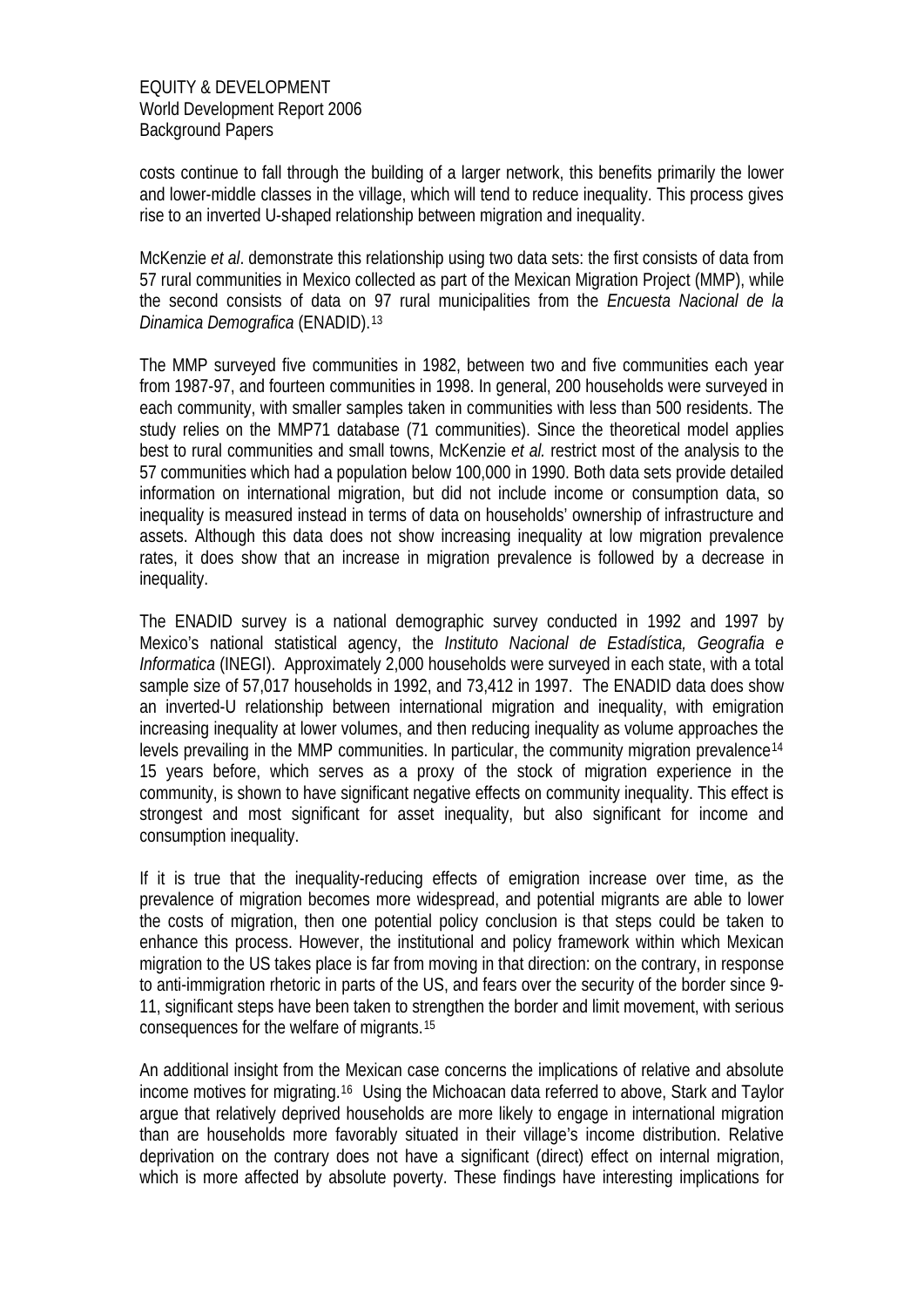policy within Mexico. First, a distribution-neutral development policy that increases incomes across the board would reduce the incentive to engage in internal migration for all but the richest households, who have little economic incentive to migrate anyway. However, a distribution-biased policy in Mexico leading to a more equal income distribution could tip a migration balance from international migration to internal migration.[17](#page-25-1)

## *Migration and regional inequality: the case of Albania*

Like Mexico, Albania has experienced considerable migration over the last decade, both across the border to neighboring Greece and Italy, and internally to the main cities of Tirana and Durres. However, unlike Mexico, emigration was illegal from 1945 to 1990, whilst the government restricted urban growth from 1961 onwards, with the result that in 1990, there was virtually no experience of international migration, whilst 64 per cent of the population was located in rural areas, compared to just 27 per cent across Europe as a whole.

This helps to make the massive emigration of Albanians - an estimated 600,000 in 2001, most of them in Greece - and substantial internal movements since that time all the more remarkable. Albanian migrants working abroad - about one in five to one in six of the country's population - are estimated to remit anywhere between \$300 million and \$1 billion each year, making remittances the country's largest source of external income after aid.<sup>[18](#page-25-1)</sup> Migration is seen by most Albanians as the most effective way of coping with the country's difficult economic conditions, in which over 780,000 individuals - nearly a quarter of the population - were still below the poverty line in 2002.<sup>[19](#page-25-1)</sup> The Human Development Report of 2000 estimates that 60 per cent of new apartments in the country have been built with remittance money.<sup>[20](#page-25-1)</sup>

The transfer of such significant resources might be expected to have helped reduce inequality at an international level. For example, Albania has moved up the UNDP's Human Development Index ranking from 105th in 1995 to 65th in 2003[21](#page-25-1), and its GDP per capita growth rate from 1993-1996 was reported to be consistently over 9 per cent per annum.[22](#page-25-1) However, over the period 1990-2002, its per capita GDP has remained at just under 10 per cent of the per capita GDP of its nearest neighbor and principal migrant destination country, Greece, whilst Albania's HDI improvement at least in part reflects statistical adjustments rather than real improvements over the period. Worse, the collapse in 1996 of pyramid schemes in which large numbers of migrants had invested their money led to losses of over \$1.2 billion, or more than half of total GDP that year. More generally, there is evidence that migrant remittances tend to be invested in imported items, whilst there appear to have been negative effects on agricultural production, with negative consequences for Albania's balance of payments.[23](#page-25-1)

Evidence on the impact of migration on inequality within Albania is also mixed, and requires us to disaggregate at least four distinct migration streams:

- internal migration, especially to Tirana and Durres, although also to smaller urban areas within the mountain and central regions
- temporary external migration to Greece, which was the first and largest external migration stream, and involves migrants mainly from rural areas in the north, centre and south of the country;
- temporary, and some permanent migration to Italy and other European destinations, which is dominated more by migration from urban and rural coastal areas; and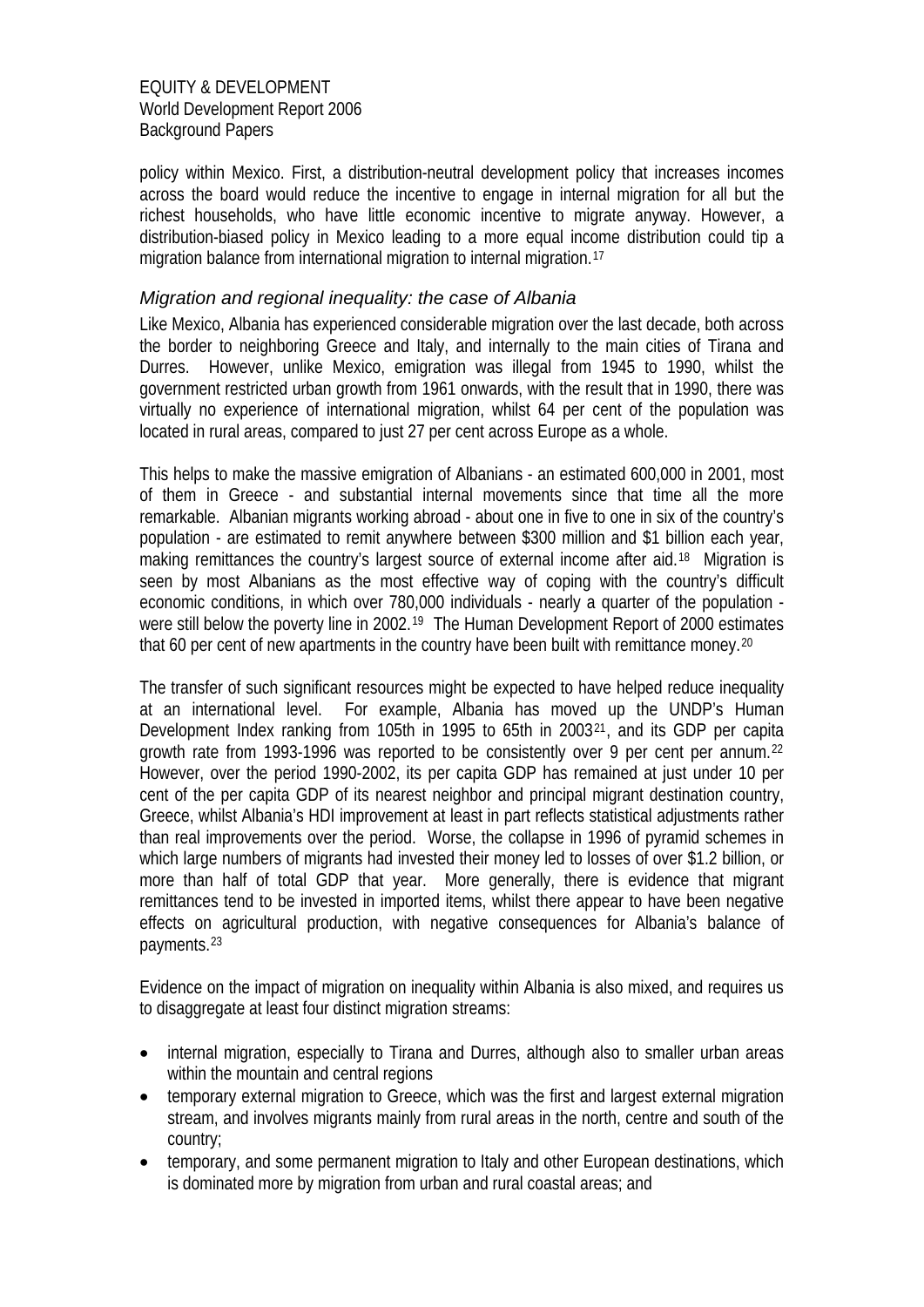• a rising trend of permanent migration further afield, notably to the US and Canada.

Analysis of the Albania Living Standards Measurement Survey (LSMS) suggests some interesting potential conclusions about the effect of these flows both on intra-household inequality, and on regional inequality. Whereas individuals who migrate internally or go to Greece are generally from rural and poorer households, those who go to other European destinations and beyond are generally from better-off and/or urban families, with higher levels of education.[24](#page-25-1) In turn, per capita remittances vary significantly across the four groups, with internal migrants remitting the least, and those outside Europe the most (Table 1).

*Table 1 Per capita remittances* 

| Location of emigrant                                           | Mean remittance per annum (\$) |
|----------------------------------------------------------------|--------------------------------|
| Albania                                                        | 89                             |
| Greece                                                         | 182                            |
| Rest of Europe                                                 | 286                            |
| Outside Europe                                                 | 334                            |
| Average                                                        | 214                            |
| $\mathbf{v}$<br>$\sim$ $\sim$ $\sim$ $\sim$ $\sim$<br>$\cdots$ |                                |

Source: (World Bank 2003)

According to the Albania Poverty Assessment, this suggests a 'migration-poverty trap', in which poorer people from rural areas move internally or to Greece, from which they gain less that the better off living in urban and coastal areas, who are more able to access better-remunerated migration opportunities to Italy and beyond. As a result, remittances are estimated to make up 14 per cent of households' total incomes in non-poor households, but just 8 per cent in poor households, whilst remittances are a higher proportion of total income in urban areas (16 per cent) than in rural areas (11 per cent). There is also some evidence that these patterns of migration and remittances have enhanced regional inequality in Albania; indeed, migrants abroad tend to concentrate productive investments and much investment in housing in the major cities of Tirana and Durres, regardless of their original region of origin. This in turn may have fuelled the process of rural-urban migration amongst family members.<sup>[25](#page-25-1)</sup>

Slightly contradictory evidence is provided by another conclusion of the Albania Poverty Assessment that remittances are highest, in both aggregate and per capita terms, in rural mountain areas, where poverty is greatest. [26](#page-25-1) This may be partly explained by the fact that the total volume of migration is higher in rural mountain areas, with a higher proportion of families than elsewhere having two or more migrants. Meanwhile, the inequality-producing effects of migration are probably mitigated somewhat by the levels of migration in Albania, which are high amongst all groups. For example, even marginalized ethnic groups such as the Roma and Evgjit communities are able to engage in international migration and capture a share of remittances, and this tends to limit the growth of income inequality, whilst also constituting an important and effective way of coping with social exclusion.[27](#page-25-1)

In addition to income and social inequality, the Albanian case also points to some interesting conclusions in relation to gender inequality. Overall, international migration from Albania is dominated by young men, reflecting in part the strongly patriarchal nature of Albanian society. King and Vullnetari note that family structures occupy an important place in the migration process, but are predicated on patriarchal authority in which the person receiving remittances and administering the family budget is usually the male head of household.[28](#page-25-1) Meanwhile,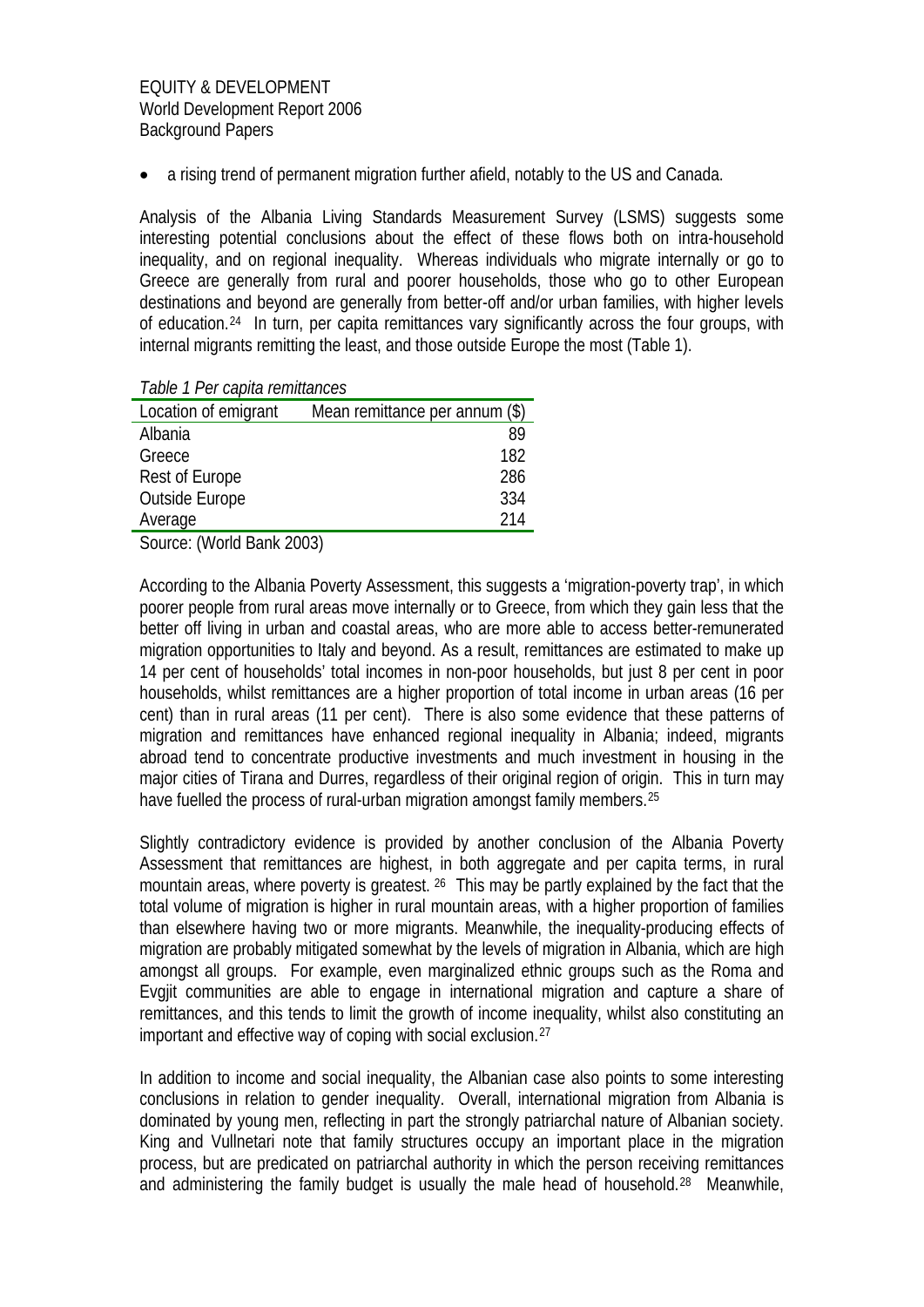married Albanian women working abroad are often expected to remit to their husbands' parents, rather than their own.[29](#page-25-1) This would suggest that migration does little to reduce gender inequalities - indeed, Mai has argued that since 1990, young Albanian men have 'reinvented' aspects of Albanian patriarchy to serve their own needs and exploit young women in new ways, including through trafficking for sex work in Europe.[30](#page-25-1) However, it is also worth noting that data from the LSMS suggest that amongst children of households who have left home, a significantly higher proportion are women within flows outside of Europe (43 per cent), in comparison with Greece (38 per cent) or the rest of Europe (31 per cent). This higher involvement of women in long-distance migration, which holds out the prospect of better economic rewards, is a small indication that for some flows at least, patterns of gender inequality may be eroding.

# *Migration and intra-village inequality in West Africa*

The previous two case studies relate to strong emigration flows from poorer to richer countries that have responded primarily to economic differentials, but it is important to bear in mind that migration is a much broader phenomenon that this. In West Africa, for example, migration has probably taken place in response to drought, climatic variability and low and fluctuating agricultural productivity for centuries, became rather more prominent during colonial times as plantations, mines and new administrative centers created important poles of attraction for workers, and since independence, has ebbed and flowed, in response to both economic expansion and contraction, and to political and social upheavals and associated violent conflict. New, intercontinental, flows have also become much more important, both to former colonial metropoles in Europe, and increasingly to North America and elsewhere.

A distinction between different forms of migration is often necessary in seeking to understand its consequences, and this is especially true in West Africa. An illustration of this is provided by recent work that highlights the relationship between migration and inequality in **Burkina Faso**, based on a survey of 223 rural households in four villages in the Central Plateau in early 2003.[31](#page-25-1) Two villages, Niaogho and Beguedo, are in the more isolated southern part of the plateau[32](#page-25-1), whilst two more, Boussouma and Korsimoro, are in the north, located next to the main road to the capital. In all four villages, household members were found to engage in migration, with continental migrants generally consisting of young men who leave to attempt to find work elsewhere, mostly in Côte d'Ivoire, or in the capital, Ouagadougou. This type of migration was found not to result in remittances, but did reduce consumption pressures faced by the sending household.[33](#page-25-1) Intercontinental migration, on the other hand, was in nearly all cases embarked on by young men who leave for southern Italy to engage in horticulture. These men tend to leave alone but may send for their wife and children to come over at a later stage. This form of migration requires high entry costs particularly in the form of transport to the destination.

According to this study:

- Households with continental migrants tend to be in the middle-income groups whereas intercontinental migration takes place mainly in the highest income group;
- Households with intercontinental migrants earn much more in remittances compared to households with continental migrants;
- Households with only continental migrants are less well off in terms of income per capita from agriculture and non-farm activities compared to households with intercontinental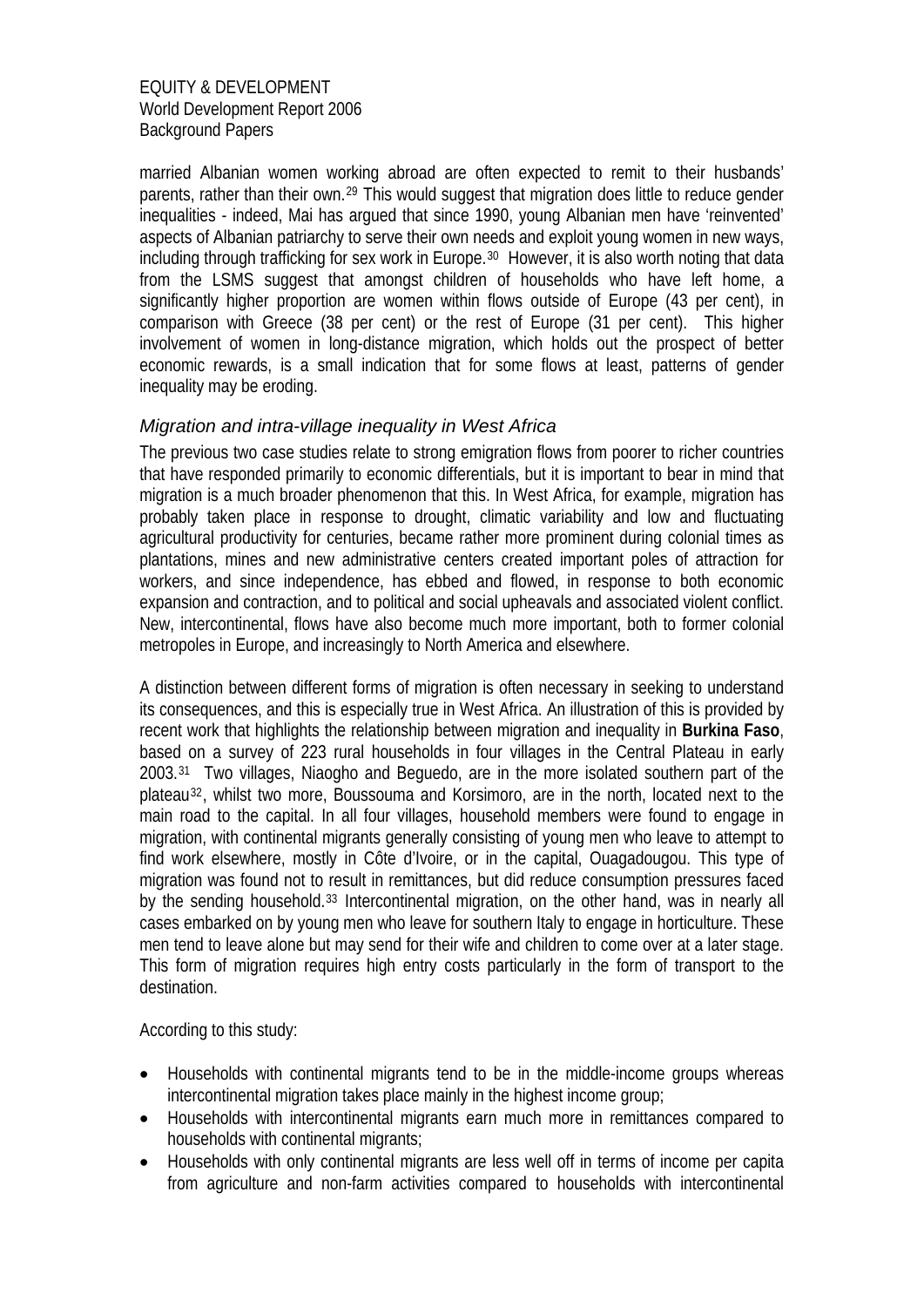migrants. This reflects the fact that remittances from continental migration are found to be comparatively low;

• Households with intercontinental migrants are better off in terms of productive assets, land and livestock compared to households with continental migrants and households without migrants.

All of this supports the hypothesis that intercontinental migration should be seen as an accumulation strategy undertaken by comparatively wealthy households, leading to increased intra-village inequality. In contrast, less well-endowed households may be willing, but are not able to engage in this form of migration. Instead, they are seen as pursuing continental migration primarily in response to a lack of work and insufficient income.

However, a set of more qualitative studies of migration and mobility in Burkina Faso and neighbouring countries suggest a number of nuances to the above narratives, and other ways in which migration can impact on inequality. First, whilst intercontinental migration is perhaps more likely to lead to accumulation by migrant households than continental migration, this is not necessarily the case, and where migrants to Italy are not successful and do not remit, this can have serious consequences in terms of the upfront costs of such a move. In turn, the ability of people to migrate successfully may depend less on whether they are poor or non-poor, and more on their access to social networks, whether they are migrating to the capital city, a neighbouring country, or to Europe.[34](#page-25-1)

Second, although continental migration may be a measure to diminish consumption needs, especially in years with low rain or other adversities, its effect can be more problematic, particularly where migrants stay away during the rainy season, with a consequent negative effect on the availability of agricultural labour.<sup>[35](#page-25-1)</sup> In this context, an important further distinction should be between seasonal and more 'permanent' migration, although permanent in this case may include movement of people for a number of years, but followed by eventual return to their village or town of origin.[36](#page-25-1)

In addition, migration can also be seen as an outcome of the diversity of economic interests within large embedded households common to much of the Savannah belt, and in this sense should be seen less as the result of a 'household decision', and more as a balancing of different interests within the household, or indeed as a result of intra-household contestation.<sup>[37](#page-25-1)</sup> In this sense, migration also impacts on intra-household inequalities, notably between older and younger generations.

## *International migration and inequality in South Asia*

In South Asia, any discussion of the relationship between migration and inequality again needs to take into account the wide range of migration contexts that exist in the region. Because of unequal access to opportunities, international migration in particular often enhances inequality. However, discussion below shows this is not always the case. As in Albania, the region also provides evidence of the consequences of international migration for gender inequalities, in particular where migration flows are dominated by women.

Looking first at international migration from across the region, evidence from both Pakistan<sup>[38](#page-25-1)</sup> and Bangladesh<sup>[39](#page-25-1)</sup> suggests that inequalities are increased, as relatively wealthy individuals and villages that have more access to long-distance migration enhance their position in relation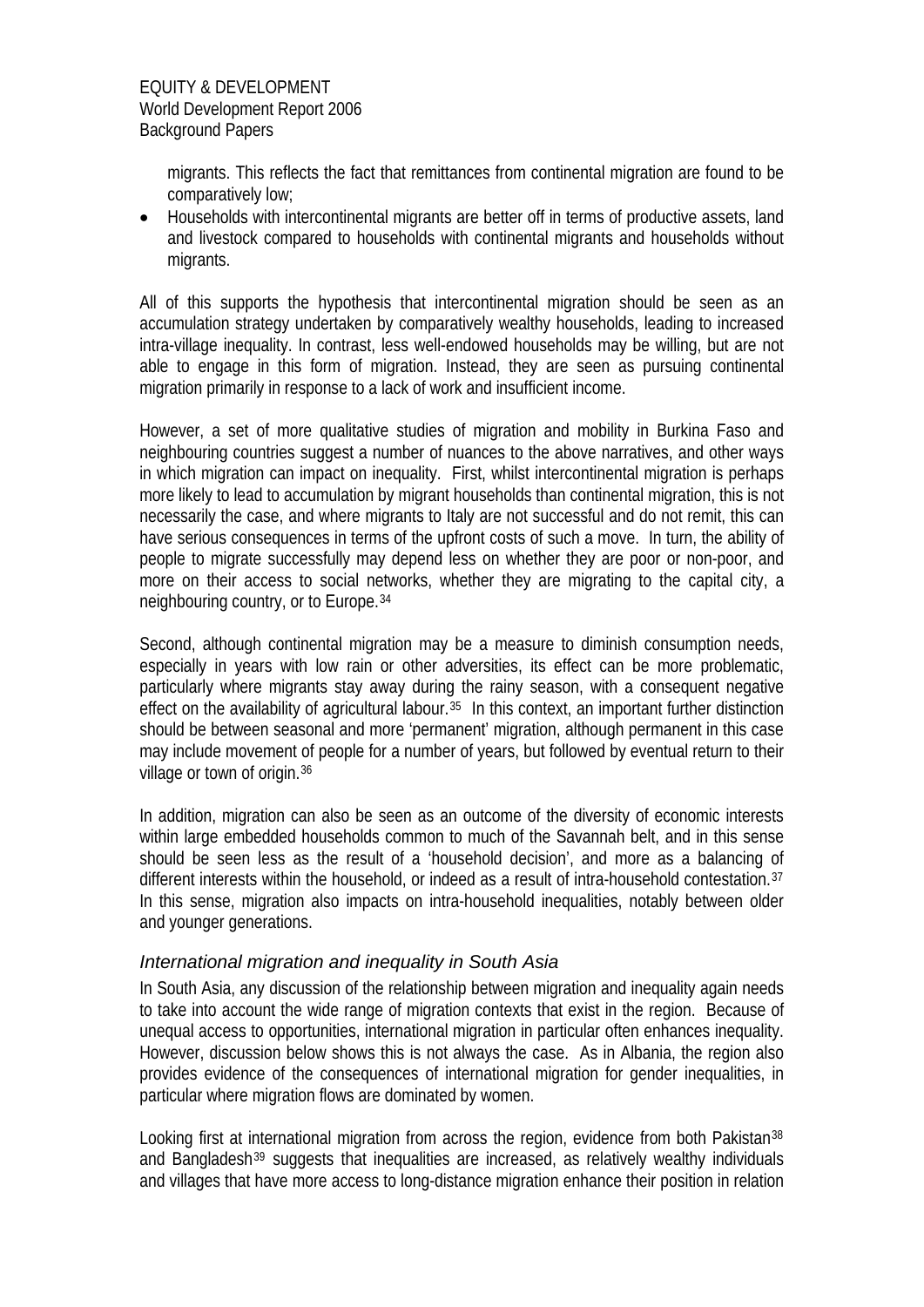to the poor. However, in-depth evidence of the relationship between migration and inequality in an ethnographic study of movement from Talukpur, a village in **Sylhet**, Bangladesh, to the UK tells a more complex story.[40](#page-25-1) Here, Gardner argues that 'access to *bidesh* (abroad) has increasingly become the pole around which inequalities are clustered. Not only has it helped to create them, but so too has it become a metaphor for thinking about them'.[41](#page-25-1) Her argument relates not only to economic inequalities, but also to broader social and cultural cleavages, with migration becoming one of a number of analytically distinct measures of status and power. Yet although inequality has increased between wealthier households and the very poor, it has decreased between the wealthiest - the elite that used to hold positions of power - and the many poorer households who were often previously dependant on this elite for economic and social support, but have now become much better off.

One reason for this is that the original migrants from Talukpur were by no means the wealthiest - indeed, some were even landless, with land traditionally being the major indicator of wealth in rural Bangladesh. In practice, migration brought with it considerable changes to landownership in Talukpur. Those who already owned land often acquired more fields and moved from being small to large landowners, whilst some of those without land managed to transform their position to become amongst the most prosperous households in the village. In this context, access to international migration, specifically to London, came to result in as much social and economic power as ownership of land. Migration brought more than simply money, in the form of remittances; it also brought with it 'cultural capital' and social prestige. In turn, remittances were also fed into other areas of life, with a wider impact on political, social and economic power.

However, the success of migrants has also worked to increase inequality between those who could, and those who could not migrate. Gardner has argued that:

'those without access to foreign wages have found it increasingly difficult to compete in the struggle for local resources. During the period of most intense migration in the 1960s, when migrants struggled to buy as many fields as possible, local prices rose quickly…. To buy land today, foreign income is crucial'.[42](#page-25-1)

Indeed, inflation in all sectors of the economy (labour, commodities and technology) has made it difficult for small plots of land to be economically viable. As elsewhere in Bangladesh, many Sylhetis have lost their land and this phenomenon has been intensified in *Londoni* villages. Yet as polarization grows between migrants and non-migrants, there increasingly appears to be no clear fit between economic position and status classification. The conspicuous consumption of foreign goods, while being the principle differentiation in the village between migrant and nonmigrant households also, according to Gardner, 'reflects the economic dependency of the *desh* on aid and remittances from overseas and the hegemonic power of international capitalism'.[43](#page-25-1) While laying claim to some of this power the migrants are unwittingly pointing to the larger inequalities that structure our world.

In addition to intra-village inequality, some observations can also be made about increased inequality between migrant and non-migrant villages in Sylhet. In particular, villages that have experienced high levels of '*Londoni'* migration are now startlingly distinct, filled with stone houses, sometimes two or three stories high, and showing extensive material wealth in contrast to the impoverishment of much of the rest of rural Bangladesh. Education is another clear sign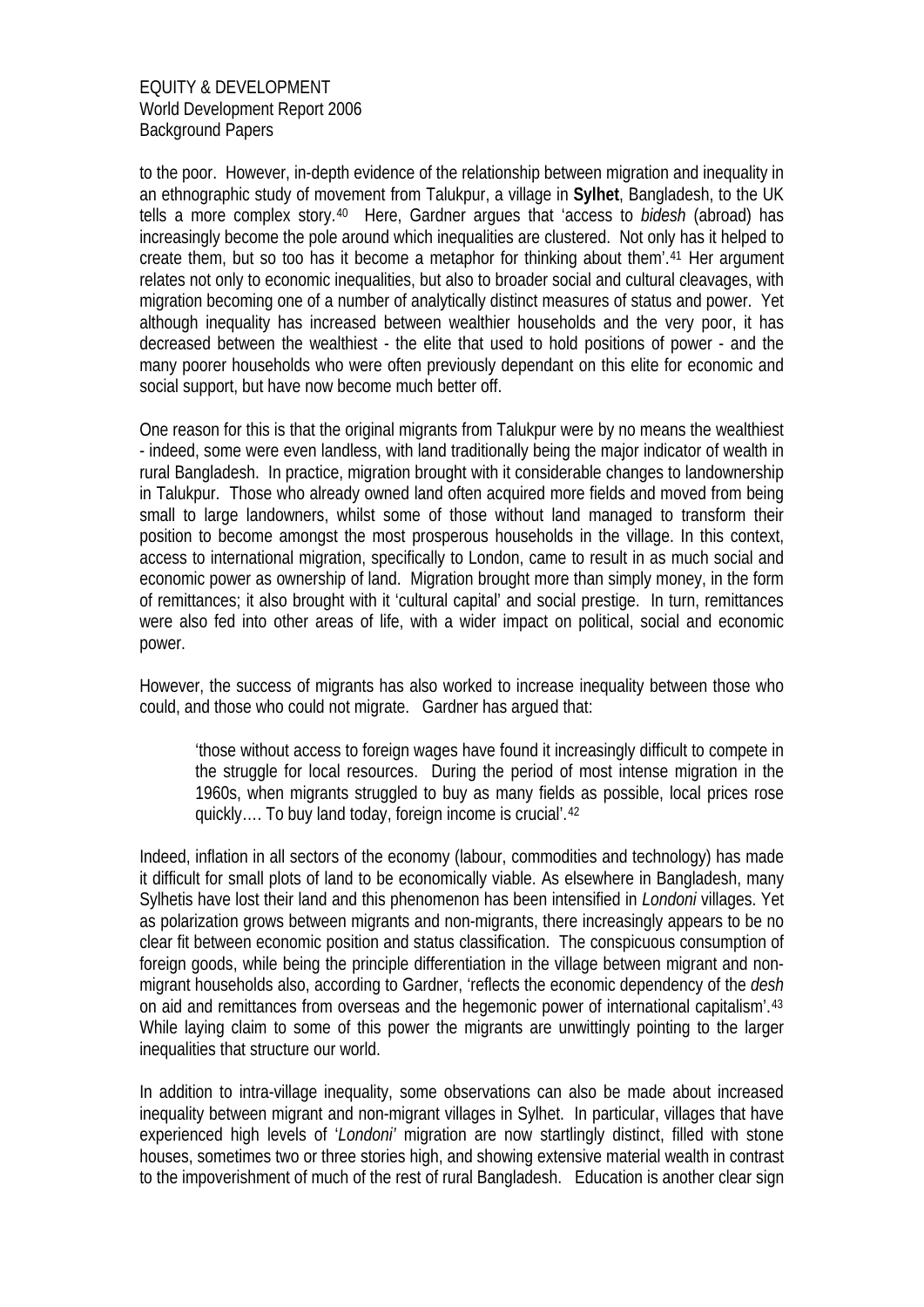of the increasing inequality between villages, with 'modern' education a major sign of prestige in Talukpur, and levels of literacy in the village much higher - over twice the national average for men, and one and a half times the national average for women, mainly a result of migrant households' increased wealth.<sup>[44](#page-25-1)</sup> Growing temporary migration to the Gulf may also be having similar impacts on inequality, as the poor remain largely excluded from such flows.<sup>[45](#page-25-1)</sup>

Turning to **Kerala**, a rather different research project - the *Kerala Migration Study* - also provides rich evidence on aspects of the relationship between international and internal migration and inequality in sending areas. Based on a sample survey of some 10,000 households conducted in 1998, it is probably the largest study of its kind in the region. It shows that over the last decade at least, Kerala has experienced a massive increase in migration, which has become one of the most prosperous 'industries' in the state.<sup>[46](#page-25-1)</sup> The authors go on to assert that 'migration has contributed more to poverty alleviation and reduction in unemployment in Kerala than any other factor', with the proportion of the population below the poverty line declining by 12 per cent, and the unemployment rate falling by 30 per cent in the last 25 years.<sup>[47](#page-25-1)</sup> Some support for this comes from the fact that in 1998, remittances made up nearly 10 per cent of the State's GDP, over twice what the state received from the central government by way of budget support, and well over the combined export earnings of the state's two major industries, sea food and spices.

The *Kerala Migration Study* compares opportunities and living standards between non-migrant households, inter-state migrants who stayed in India, and international migrants, most of whom went to the Gulf. As in other cases, it shows that migration is generally selective of young, educated men, although the proportion of women in both emigrant and inter-state migrant flows was found to be rising. Interestingly, it shows migration patterns that differ remarkably between different religious and ethnic communities - thus Muslims were twice as likely to migrate internationally to the Gulf than the average, whereas Syrian Christians were twice as likely to migrate within India than the average. In contrast, members of scheduled castes were less likely to migrate to either destination. Also, although degree holders were much more likely to migrate than non-degree holders, the reverse was true for those whose fathers were educated.[48](#page-25-1)

Unfortunately, the study does not allow us to look directly at changing economic inequality, since the economic position of migrants and migrant households prior to migration is not recorded. It does show that those who migrate do better than those who do not. For example, migrant households had higher levels of food consumption, were more likely to have electricity, to own land, and to have invested in land improvement, and were more likely to use private hospitals. However, per capita remittances also appear to follow the educational level of migrants prior to departure, with the most educated sending home the highest amounts. This is reflected in a better performance of Syrian Christian internal migrants, who tended to be better educated, compared to Muslim migrants to the Gulf, whose educational levels were lower. Meanwhile, anthropological evidence from Osella and Osella tends to support the conclusion that the poorest have been excluded from economic investments made by migrant workers.<sup>[49](#page-25-1)</sup>

## *Seasonal labour migration and inequality in India*

Our fifth case study concerns the complex, and in some respects contradictory story to be learned from recent studies of internal migration in West Bengal and Western India. In **West Bengal**, Rogaly *et al.* argue in relation to seasonal labour migration that 'overall, the workings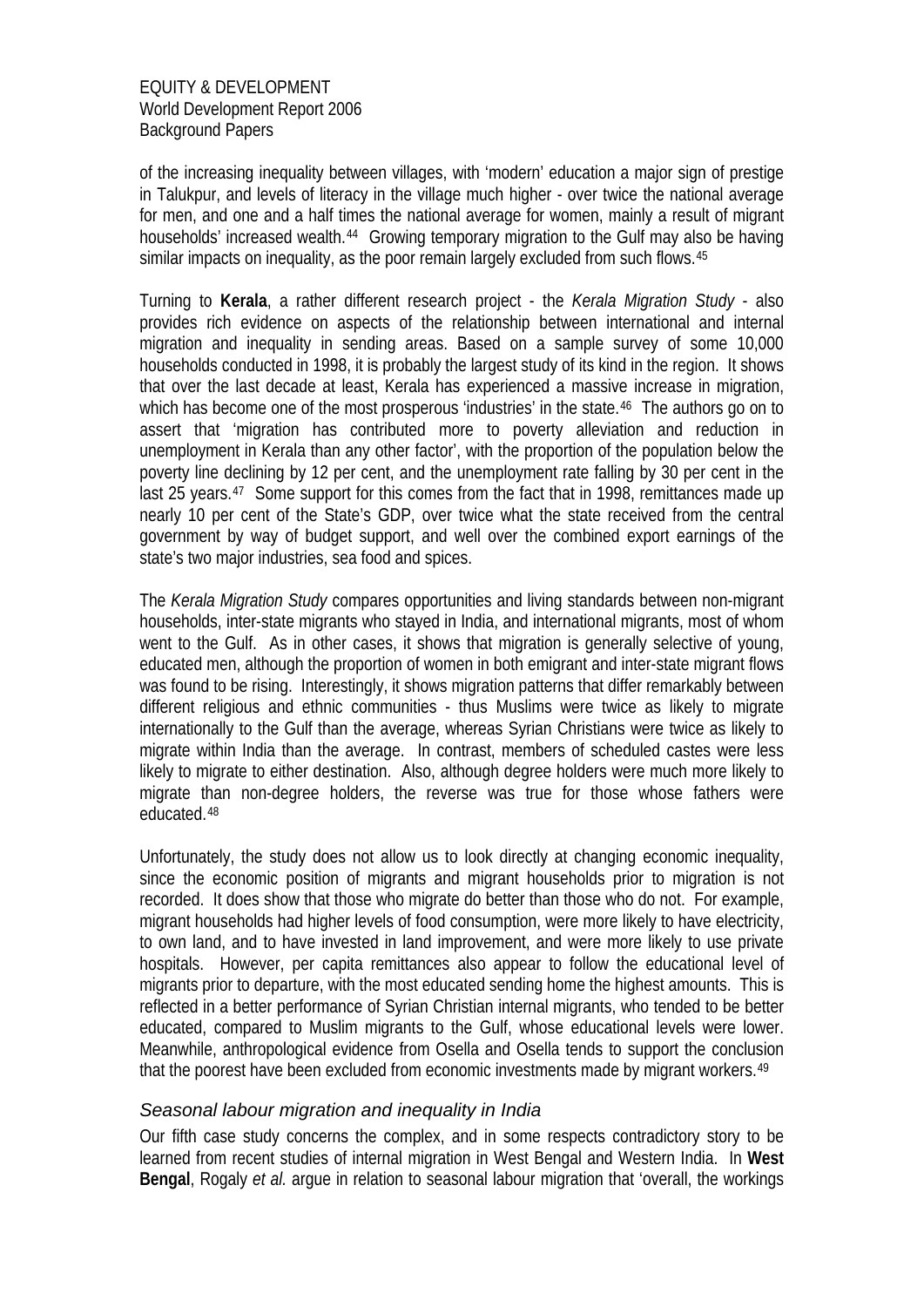of this segment of the labour market are likely to increase inequality as employers' surplusaccumulating production is facilitated - especially that of large-scale employers, whilst most migrant workers are working hard to stay in the same place.<sup>'[50](#page-25-1)</sup> Rogaly and Rafique consider the crucial role of remittances in the context of growing inequality especially for the landless households, noting that there are very few cases in which seasonal migration has led to individual upward economic mobility.[51](#page-25-1) In Murshidabad district in particular, men usually travel unsolicited, and without prior agreement with an employer and thus face great uncertainty. Almost all migrant households use their cash remittances for food and loan repayments. Seasonal migrants are excluded from government provision of health services and education when away for work. Combined with the nature and intensity of the work and the living conditions, this means that the health of the migrants suffers more than those who stay behind.[52](#page-25-1)

However this form of seasonal migration in West Bengal has also increased the migrants' aggregate power in the labour market and changed long-standing relations of power more in favour of the labourers themselves. For example, in Puruliya District, there has been a significant shift in relations between the landowning and labouring classes. The increased access to seasonal out-migration for agricultural and other manual workers has contributed to the diversification of livelihoods by these workers and a consequent loosening of their obligations to the landowners. The result has been labour shortages during peak agricultural seasons, leading to changes in the terms of land and labour contracts in the region to the advantage of labourers.[53](#page-25-1) These labour market adjustments have allowed workers more choice regarding their employers, giving them more power to gain increased benefits or higher wages.

In contrast, in **Western India**, the scope for such worker choice is much more limited, since employers often act together. This is the case in Bardoli taluka in South Gujarat, where sugar cultivators, predominantly from a single social group, maintain a 'highly organised recruitment process', reducing the extent of benefits derived by labourers.[54](#page-25-1) Meanwhile, Mosse *et al*. conclude that whilst for a small minority of Bhil migrant households in tribal Western India, there are benefits in the form of saving, investing and meeting contingencies, for the poor majority, migration is again a defensive coping strategy that simply allows them to combat the extreme economic vulnerability.<sup>[55](#page-25-1)</sup> The uniformly poor appearance of Bhil villages disguises significant differences in wealth, status and power within them, which have a bearing on the organisation and outcome of seasonal labour migration. According to Mosse *et al.*, 'it is clear that migration is strongly determined by existing social inequalities (within and between villages), and also has the effect of amplifying these'[56](#page-25-1).

In this region, the success of migration is highly dependent on access to recruiter networks or kin and without these networks the migrant is often left with the worst paid, less reliable forms of labour and are in the most vulnerable positions. Indeed, more generally, the system of recruitment here amplifies debt and dependence and prevents most migrants from working their way out of debt. In this context, Bhil migrants working for the same amount of time end up with very different outcomes. For most, many years of seasonal migration have not led to any long-term increase in assets or reduction in poverty. Migration can also lead to a loss of social position and status if the migrant is absent for a long time and fails to take part in important village events. This will increase marginality from credit and social networks.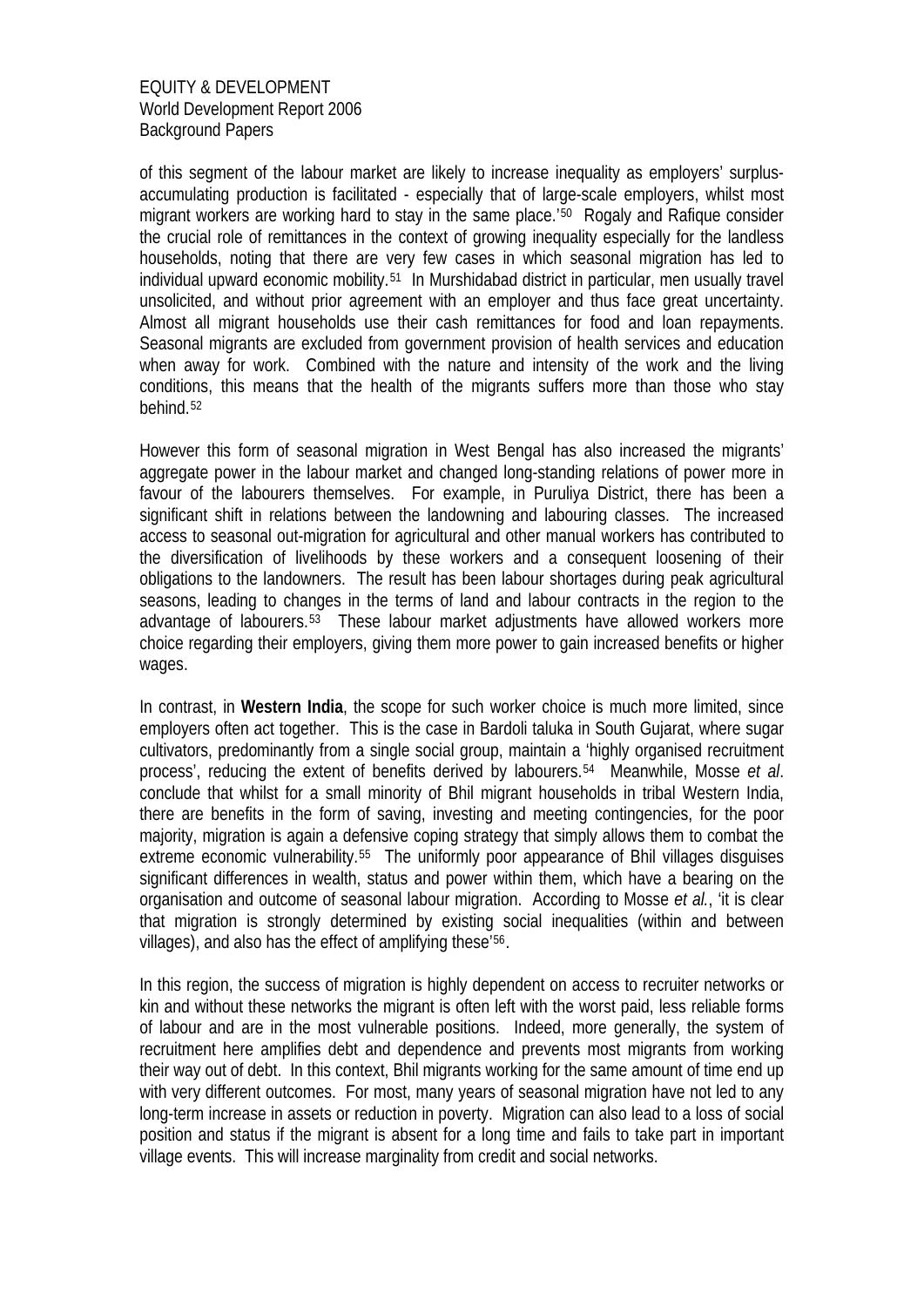However, in a few cases migration can increase a household's earning capacity and its creditworthiness and allow new investments in machinery or land or in social networks to increase social position and for a very few, migration provides the means for upward mobility. For a number of households with greater livelihood security, 'labour migration strengthens their position, especially where labourers can become (through kin networks) gang leaders and "recruiters"'.[57](#page-25-1)

There are several reasons why different outcomes in terms of inequality can be observed between the two studies of rural-rural migration in West Bengal and rural-urban migration in Western India. In West Bengal, migrants travel in groups to labour recruiting areas where employers and employees collect and here bargaining for wages and benefits takes place. If the migrants are lucky enough to arrive on a day with a high employer to employee ratio then their bargaining power can be quite high. Indeed, there are even cases that are reported of migrant labourers foot-dragging or walking out of a job, in the knowledge that alternative opportunities might exist.

In contrast, in the case study of tribal Western India by Mosse *et al.*, seasonal migration is from rural to urban areas. Within the urban informal labour market work is highly differentiated along 'ethnic' lines and the Bhils occupy a distinct employment sector that is low paid and unskilled. They are unwilling or unable to risk competing in other labour markets, and instead are recruited directly from their villages. In this situation, much more than in the case of West Bengal, it is neighbourhood and kin networks that are involved in the structures of employment and this reduces competition between employers and keeps wages low. It also removes the opportunity for mobility that is seen in the West Bengal case and ensures the employer a carefully selected, accountable and amenably dependent workforce.

The degree to which workers can make choices in the West Bengal labour market would not be possible in such a structured casual labour market with a socially and economically dependant workforce as in Western India. Thus unlike West Bengal, the high demand for casual labour does not translate into stronger bargaining power for Bhil migrants.<sup>[58](#page-25-1)</sup> This means that it is also less likely that migration can have an emancipatory effect. On the contrary, Mosse *et al*. argue that 'through migration these workers move into a world in which hierarchical distinctions (Bhil/non-Bhil; tribal/non-tribal) are more keenly felt, generalised and amplified; a world in which the culture of poverty is newly experienced as *jati* (caste/'ethnic') discrimination'.[59](#page-25-1)

In this situation, links to recruiters and their kin are crucial and the labour recruitment process can ensure unequal access to earning. Those who have no stable relationships or networks necessary to get regular work are pushed into the most casual and poorly paid work. Also without such networks, the migrant will have problems finding living arrangements, they are more vulnerable to intimidation, under or non-payment of wages and isolation and loneliness.

In addition, migration in the Western India case appears to have done little to emancipate Bhil women. Gender structures tend to remain intact and women have to continue domestic roles alongside waged labour. Women and older people have a limited participation in labour migration and the enhanced dependence on migrant earnings increases male authority in the household, increasing dependence on men for cash and health care. In this case, migration may amplify gender inequalities.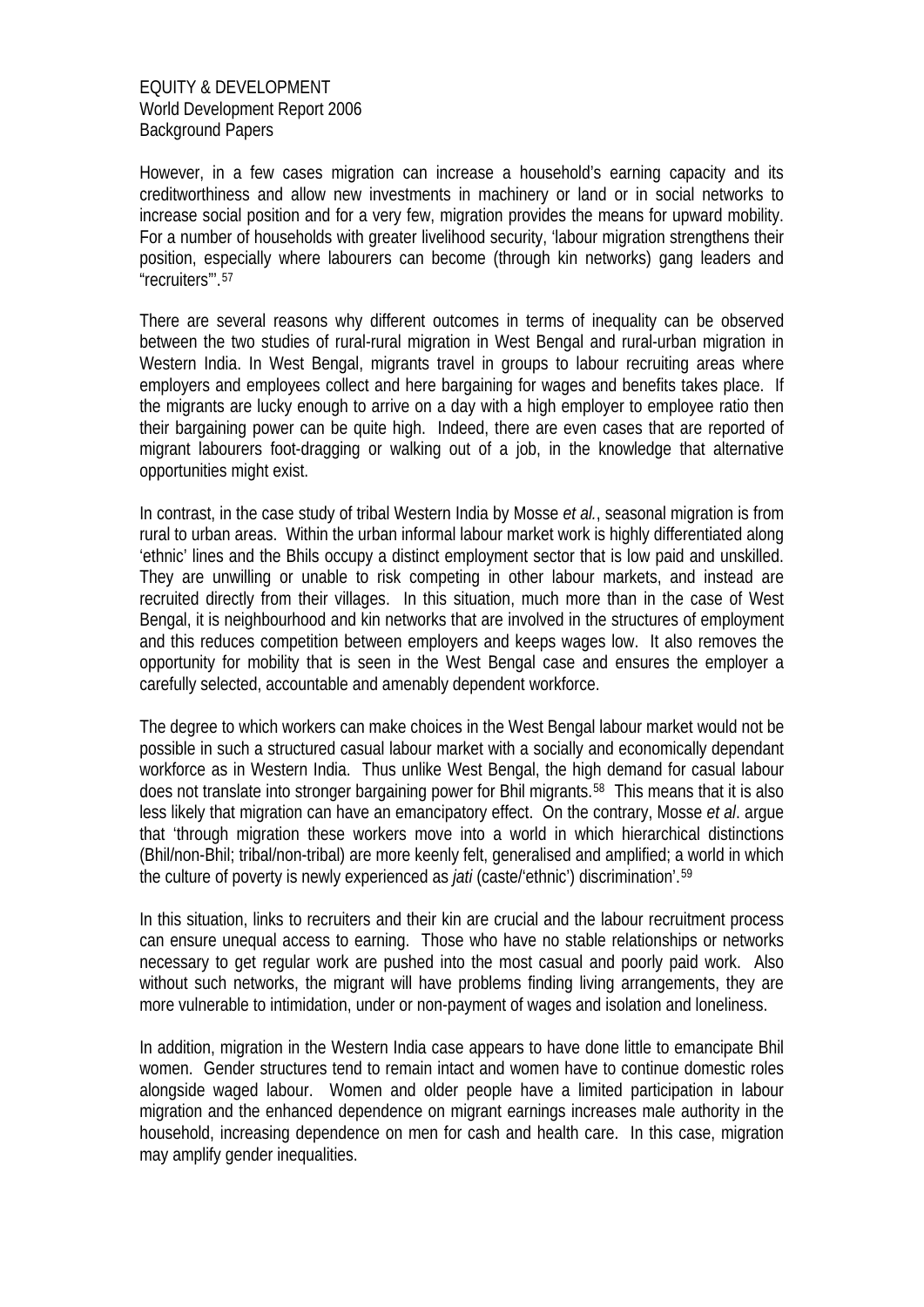Discussion of the emancipatory effect for women in West Bengal is more complicated and reveals a number of different changes that vastly depends on the region within the state, and the socio-cultural background. The West Bengal study focused on four different migration streams, three of which involved family groups with at least as many women migrating as men. The fourth, though, in Murshidabad district, differs from much of West Bengal in that it is a Muslim majority district; this stream consisted almost exclusively of men. Although here women face extreme dependency on kin networks and hardship in coping with limited rice and often no money, some also reported that they were left to make expenditure decisions on remittance money.<sup>[60](#page-25-1)</sup>

The case of West Bengal reveals that seasonal labour migration is neither necessarily emancipatory nor oppressive for the women involved and that changes to intra-household relations are often mediated through the distribution of remittances, which varies between and within migration streams. Through the migration process, gender identities and ideologies of work are variously (re)constructed, reinforced and changed and in some cases intra-household power relations along lines of gender and age have been successfully contested.[61](#page-25-1) Although some women in employer households in West Bengal are involved in distributing in-kind payments, it is men who are responsible for almost all the recruitment in these households. In turn, women in both employer and employee households often also have to take on a number of additional, unwelcome chores.

# *Migration and gender equality in South Asia*

Our final case study concerns the impact of migration on gender equality in South Asia in the context of movements that have been more heavily dominated by women. In India, the ruralurban migration of Darana women in Jaipur has allowed them greater physical freedom and an opportunity to escape indebtedness and excessive demands within extended families, but also also brought greater workloads.<sup>[62](#page-25-1)</sup> In contrast, in Calcutta there is evidence that women experience greater physical restrictions in cramped urban slums.<sup>[63](#page-25-1)</sup> Yet it is the cases of Bangladesh and Sri Lanka where the effects of female migration on gender inequality are perhaps best documented.

In the case of **Bangladesh**, there has been significant internal migration of women from poor rural areas to towns and cities in search of work, and more recently, especially into the exportorientated garment industry both within and outside two 'Export Processing Zones', one in Dhaka and one in Chittagong. According to Kabeer and Mahmud, EPZ workers tend to come more from the relatively prosperous end of the economic spectrum, whilst other wage workers come from the poorer end.[64](#page-25-1) EPZ workers were also less likely to be landless, fewer had experienced food shortages in the past and they had higher levels of education. This suggests that between the migrant women themselves, economic inequality remains constant or is increased, as returns to labour mirror the initial economic ranking of the workers.<sup>[65](#page-25-1)</sup> Moreover, employment in the garment industry, even in the EPZs, is not necessarily secure, with many garment employers regarding their female labour force as dispensable in the face of an apparently limitless supply of new workers from the countryside.<sup>[66](#page-25-1)</sup>

However, the Dhaka garment factories have recruited workers from poorer sections of the rural population, where women had previously been 'marginalized from mainstream forms of employment and confined to casualized and badly paid work in a limited number of occupations or to unpaid family labour'.<sup>[67](#page-25-1)</sup> As a result, there has been an improvement in working conditions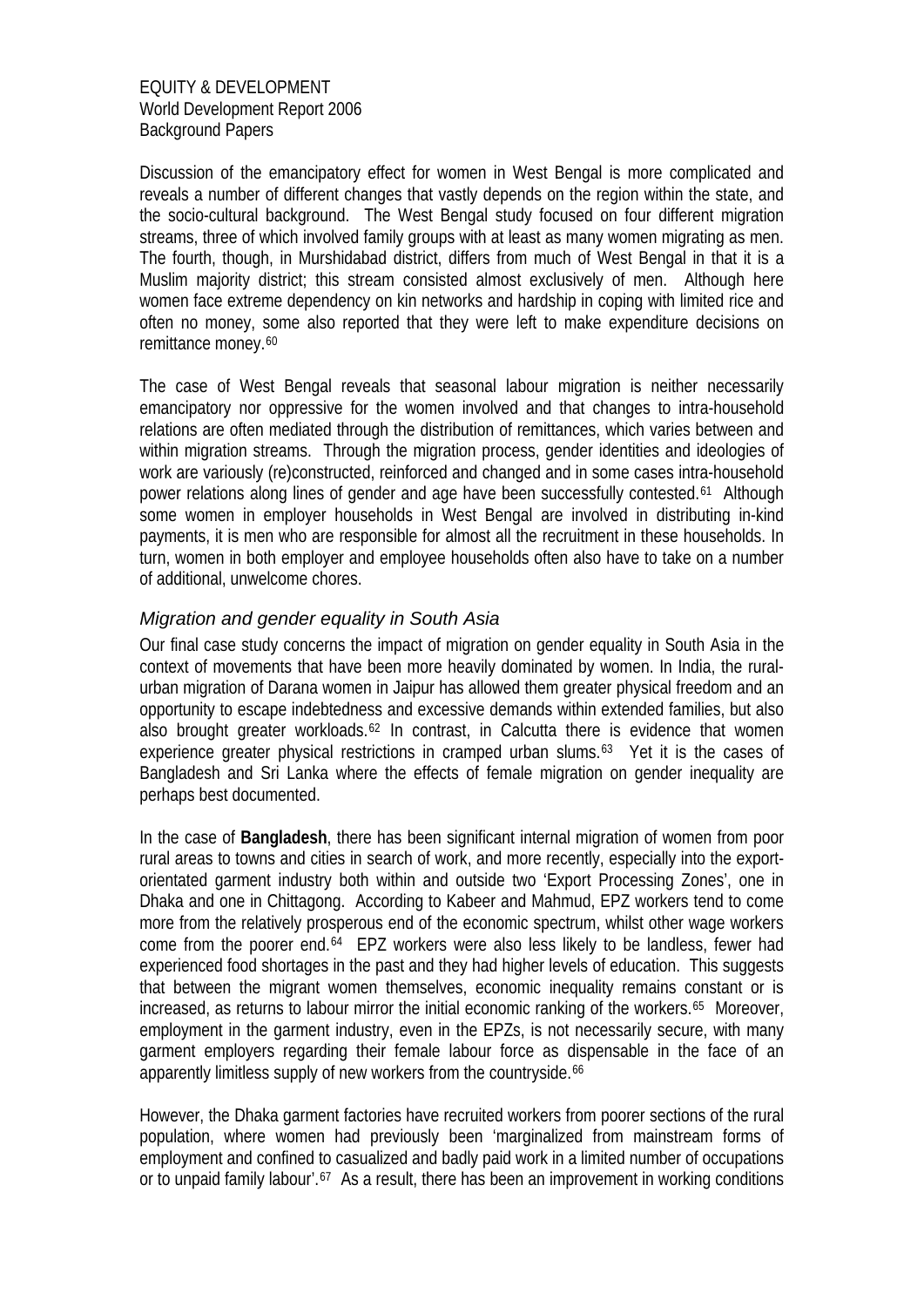for these women, even if the benefits have been greater for more educated women. Moreover, the very existence of this labour migration can be held to have challenged the widely-held myth of the male breadwinner in Bangladesh, offering women the chance to support themselves and improve their economic condition within the household. Indeed, Kabeer writes of the 'apparent ease with which women appear to have abandoned old norms in response to new opportunities in what has traditionally been presented as one of the least negotiable patriarchies in the world.'[68](#page-25-1)

In **Sri Lanka**, the dynamics of labour migration are somewhat different, as since the late 1980s, women have been encouraged to migrate internationally. By the late 1990s, women made up some 84 per cent of Sri Lankan migrants to the Middle East $69$ , with the majority working as domestic workers in Kuwait and Saudi Arabia, whereas their male counterparts were employed as skilled workers. A study by IOM/INSTRAW suggests that although migrant men earned considerably more than women in the Gulf, saved more, and had greater control over their earnings, migrant women had gained more control over money, and were able to invest in small enterprises such as grocery stalls and animal husbandry.<sup>[70](#page-25-1)</sup> The study also notes that female migration had altered gender roles within the family, with an increase in the number of decisions made jointly by husband and wife, a decrease in the husband's involvement in housing decisions, and a moderate increase in men's participation in decisions concerning food, clothing and health. Some migrant women were reported to have gained greater levels of responsibility in disciplining children, enhanced social status, or even had become the main providers for their families - although this was not the case for all women, and these changes were not always viewed as positive. In contrast, in non-migrant households, women's reproductive role remained the defining characteristic of their identity and status.

Meanwhile, an ethnographic study of the migration of Muslim women from Eastern Sri Lanka to the Gulf also highlights the enhanced economic and social status of migrant women, in particular their ability to access consumer goods and material wealth.[71](#page-25-1) However, he argues that in part, women's increased freedom of movement and the respect and authority accorded to them has gone hand in hand with a deepening of orthodox Islamic views on women's seclusion. Indeed, he argues that these migrant women are 'successfully negotiating and recasting their roles by utilizing those very same religious discourses and practices which attempt to regulate them', noting that Islamic orthodoxy for these women becomes associated with sophistication, social respect, mobility and modernity.<sup>[72](#page-25-1)</sup>

# **Migration, inequality and institutions**

A major thrust of the *WDR 2006* approach to inequality is that institutions are critical in influencing the extent to which development either increases or decreases inequality. Yet we would argue that it is increasingly possible to view migration itself as an 'institution', in the sense of constituting a set of norms and practices that structure the way in which individuals and households gain access to economic advancement. Whether in Mexico or Albania, South Asia or West Africa, migration of different kinds has become increasingly common as a potential strategy to diversify rural household income, and for individuals to seek wealth and economic advancement. In this context, this paper has argued that across different geographical, economic and social environments, the key questions about how the institution of migration affects inequality relate to *access* - who gets to migrate where - and the different *opportunities* that different types of migration stream offer.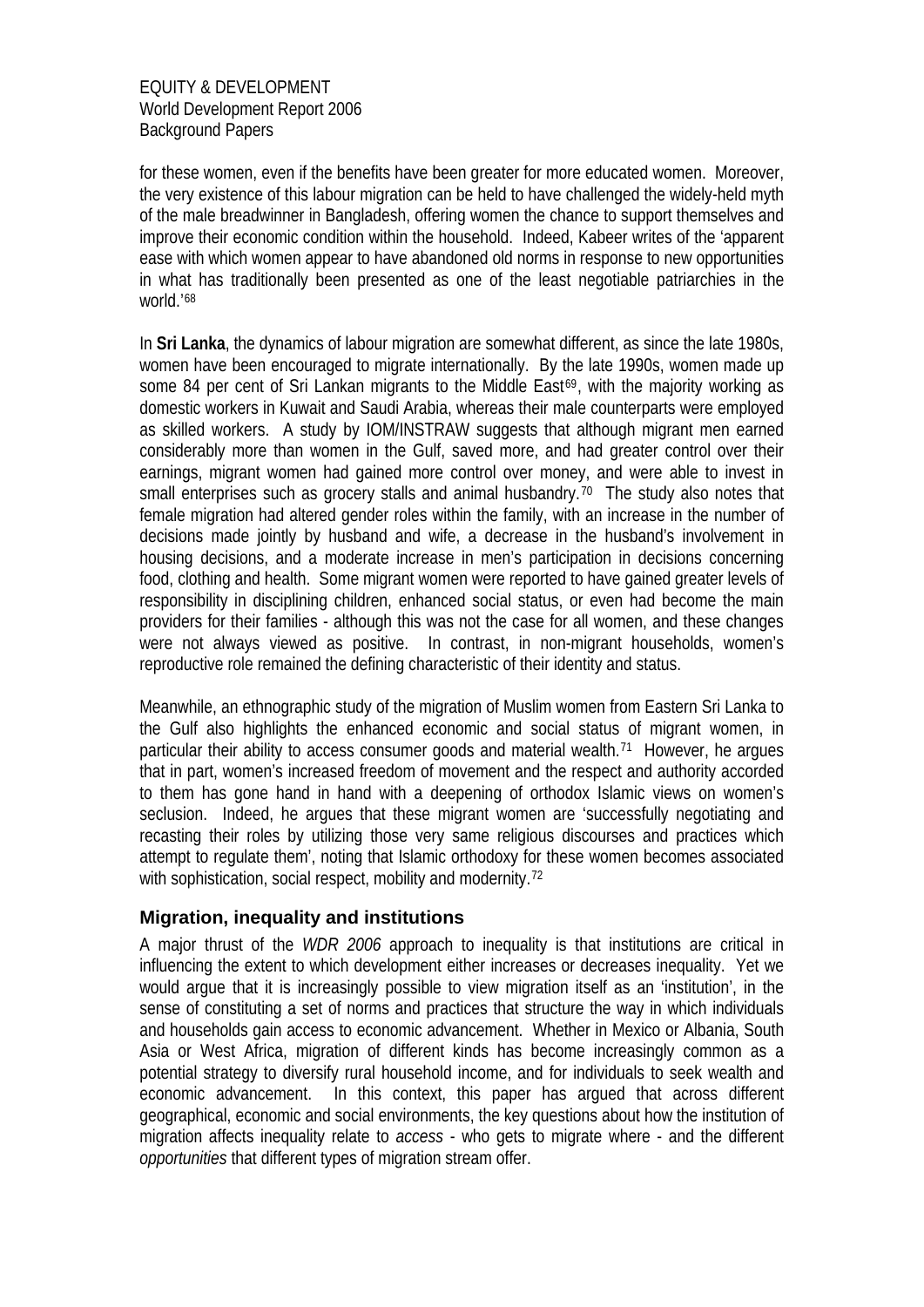Bearing this in mind, the most obvious - although perhaps not completely politically palatable policy response is to suggest that the key to ensuring that migration has a positive impact on inequality is to ensure the widest possible access to migration opportunities for poor people. A number of the studies reviewed here show how an inequality-reinforcing effect of migration is enhanced where the poor are effectively restricted to shorter distance, less remunerative or less safe migration streams. In Albania, a major reason why the poor are restricted to less beneficial migration within the country or to neighboring Greece is because of strong restrictions on movement to elsewhere in Europe. Those who attempt to migrate anyway are forced into undocumented positions where they often experience exploitative conditions and find it difficult or impossible to contribute to households back home.<sup>[73](#page-25-1)</sup> Siddiqui has pointed out how restrictions on international unskilled female migration from Bangladesh effectively drives the migration of poorer women into illegality, making them significantly more vulnerable to exploitation and reducing the potential for their migration to help reduce either gender or income inequality.[74](#page-25-1)

Although not reviewed here, studies in China have also suggested that the imposition of restrictions on migration operate to enhance both spatial and inter-household inequality, whereas migration acts to reduce such inequality.<sup>[75](#page-25-1)</sup> The Chinese example is useful in this context, since it represents an attempt to constrain *internal* migration, something that is arguably more likely to be amenable to policy change. In turn, whilst relatively few countries internationally explicitly seek to control internal migration in the way that China does, and China itself has an increasingly ambivalent attitude towards migration, negative attitudes to internal migration - especially rural-urban migration - remain commonplace amongst governments and many development agencies alike. In turn, these attitudes often translate into petty restrictions, harassment and denial of rights to internal migrants in ways that contribute to negative effects on the poor - and hence on inequality. For example, rural-rural migrants in India who cross state boundaries are generally left without economic, social and indeed political rights, significantly impoverishing a group of migrants that are draw substantially from poorer social classes and castes.

# *Migration volumes and inequality*

If it is true that migration as an institution helps to improve equity provided that the poor have access to it, then the implication is that significant expansion of migration flows is likely to improve both equity and growth. Some support for the view that increased migration would stimulate growth is provided by Philip Martin, in his study of migration as part of the so-called 'Copenhagen Consensus'.[76](#page-25-1) Martin cites work in the 1980s by Hamilton and Whalley which suggested that world GDP could more than double if free migration were allowed, whilst making his own estimate that the movement of an additional 10 million migrants would raise world GDP by \$260 billion, or one per cent - about five times annual ODA. However, he also notes that whilst the economic impacts for receiving countries are 'clearly positive', for sending countries, the benefits are less clear-cut. In part, this is because the gains accrue primarily to individual migrants, so that the consequences for global equity depend on what he calls the 'Three R's': recruitment, remittances and return.

Martin suggests three policy options for increasing and spreading the benefits of increased migration - active selection of migrant workers most likely to succeed; widening entry channels for unskilled guest workers; and promoting the flow of remittances and returnees to redistribute gains back to home countries. Yet others within the Copenhagen Consensus were less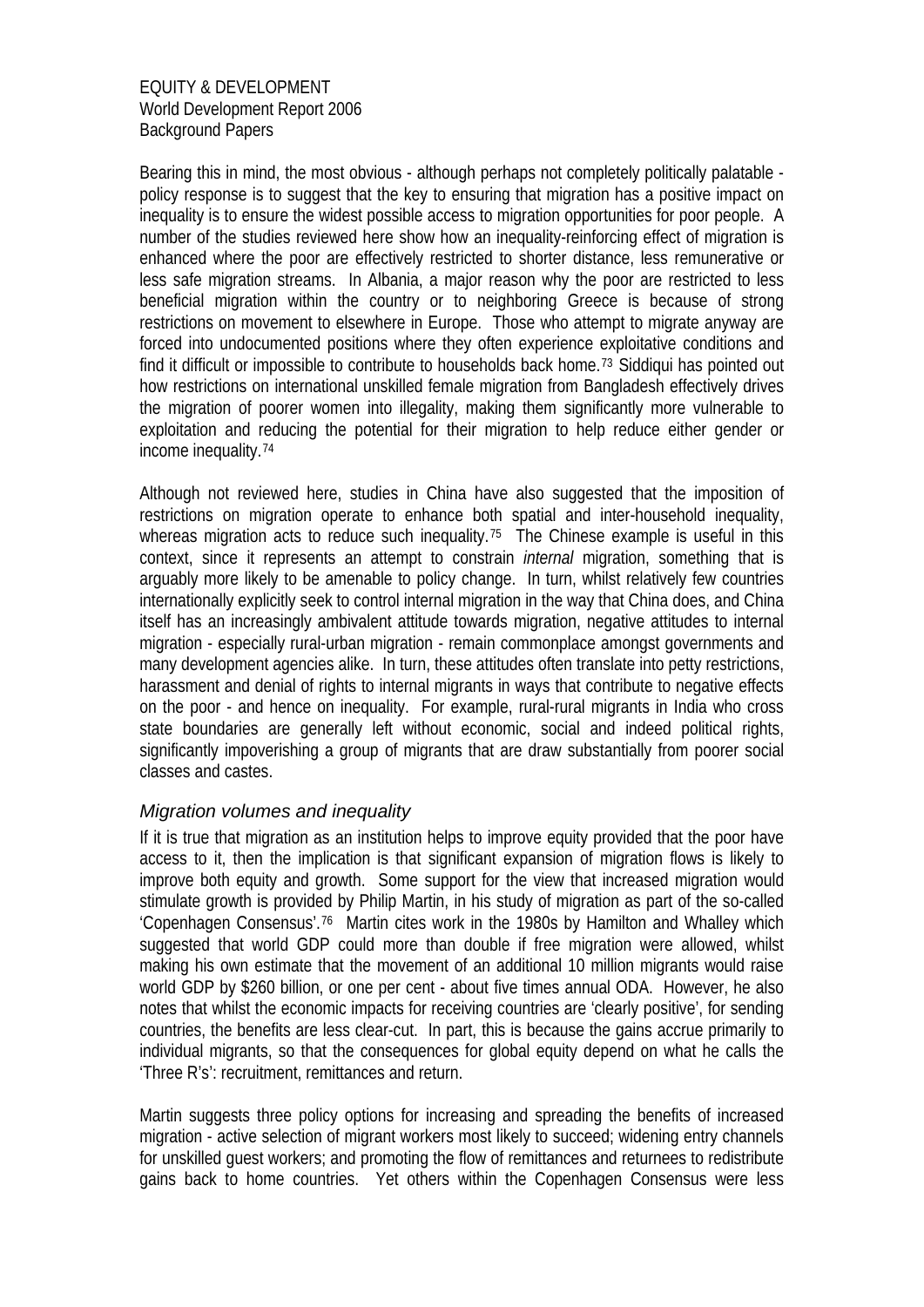optimistic that gains could be spread. One commentator questioned the feasibility of increasing temporary mobility<sup>[77](#page-25-1)</sup>, whilst another questioned the magnitude of the gains calculated by Martin.<sup>[78](#page-25-1)</sup> Indeed, where there is most consensus on the potential for gains - through the recruitment of skilled workers, and return of emigrants to their home countries - there is arguably the greatest potential for increased inequality within sending societies.

In contrast, a rather different conclusion emerges from recent econometric analysis of the potential impact of liberalisation of temporary mobility under GATS Mode IV by Winters et al.<sup>[79](#page-25-1)</sup>, which suggests more scope for a beneficial impact of increased migration on both growth and equity. Their model estimates that increased mobility equivalent to three per cent of developed countries' skilled and unskilled work forces would generate an estimated increase in world welfare of over US \$150 billion. Moreover, its distribution - which is fairly equal between developing and developed countries - suggests it would be at least benign for global inequality. However, this analysis is based on data aggregated at the national level, and so tells us nothing about the distribution of gains within migrant-sending countries.

# *A world migration institution?*

In addition to seeing migration itself as an institution or process that can enhance growth and equity in certain conditions, it is also useful to consider how other institutions influence the extent to which migration might have such an effect. For example, at a macro-level, Jagdish Bhagwati has argued for over a decade for a World Migration Organisation (WMO) to oversee and monitor migration in the way that the WTO does for world trade, and to codify and spread best practice.<sup>[80](#page-25-1)</sup> The recent establishment of a Global Commission for International Migration goes some way towards this end, in its aim of analysing current approaches to migration management by different states and in different regions, and its recommendations could well include the establishment of a WMO. Böhning argues that such an organisation could be the basis on which a consensus could be built in favour of 'desirable migration'. His slightly different formulation to Bhagwati envisages a WMO playing a role to combat unlawful crossborder flows ('undesirable' migration), to operate a technical cooperation facility to help countries build capacity to manage migration, and involving a principle of the sharing of income tax of migrant workers between sending and receiving countries.

However, whether a WMO would make migration more equitable is a moot point. First, it is not unreasonable to suggest that the political will needed even to establish a WMO is currently conspicuously absent, and that it is this hostility towards migrants and migration on the part of states that represents the real problem, rather than the lack of a specific organisation to tackle migration issues.<sup>[81](#page-25-1)</sup> Meanwhile, given that combating illegal migration and technical cooperation are already part of the mandate and activities of the IOM, it is difficult to see how the gains from a new organisation could be sufficient to persuade receiving countries to share taxes with sending countries - the only part of Böhning's proposal that speaks directly to the issue of equity.

Similar problems beset other institutional options at a global level for managing migration more equitably. One is the International Convention on the Protection of the Rights of All Migrant Workers and Members of Their Families, which holds out the prospect of reduced inequality between migrant workers and nationals in countries of destination, as rights would be enforceable through the courts. However, this Convention currently has just 23 signatories, all of whom are migrant-sending, rather than migrant-receiving nations, and is silent on the issue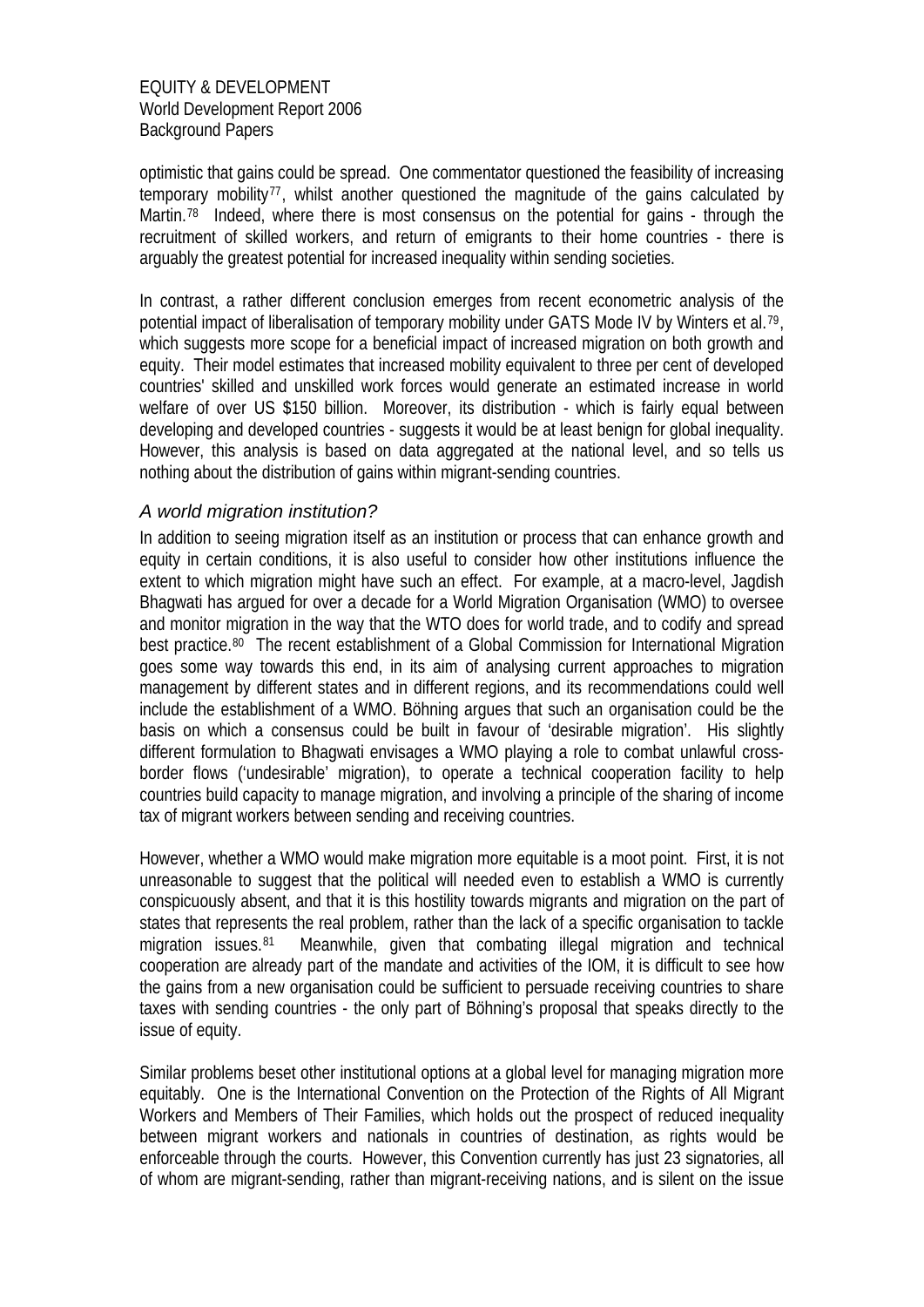of *expansion* of migration opportunities. Even where bilateral agreements are signed between nations for the movement of migrant workers, sending nations have few points of leverage to increase workers rights, or promote the spread of benefits to home communities.

One alternative way of moving forward institutionally is to think of migration management within the context of other forms of international negotiation, so that sending nations seeking concessions - whether increased access to labour markets for their workers, tax sharing arrangements, or any other kind of redistribution of benefits - can potentially gain these by making concessions in other areas. This is the basis on which there has been some interest in GATS Mode IV as an area of policy dialogue, since this places the issue of more equitable migration management squarely in the arena of trade talks, where developed nations are themselves seeking liberalisation. Some countries have also sought to develop bilateral agreements on labour migration, although systematic analysis of their outcomes remains to be conducted.[82](#page-25-1)

# **Conclusion**

This review does not pretend to be a comprehensive analysis of the relationship between migration and inequality, but instead seeks to draw lessons from particular case studies that are relevant to policy debate. It demonstrates how the mutual causality between migration and inequality varies across space both between and within these regions. It illustrates the necessity of defining which kind of migration, and which kind of inequality are being analysed, and highlights the issue of access to a hierarchy of different migration possibilities and opportunities.

There is an inevitable unevenness in the treatment of the different regional cases, partly as a result of the contrasting methodologies - both quantitative and ethnographic - employed in the studies we review. In some regions, it is much more possible to follow through on socioeconomic inequalities, but in others, we have chosen to focus on evidence on economic inequality. However, this relates to a general observation that can be drawn from across the case studies - that the extent of knowledge on the effects of migration on inequality - and vice versa - remains limited.

This is not necessarily for lack of data. Significant and potentially useful large datasets exist in the form of LSMS surveys in several countries, with the possibility of future inclusion of 'migration modules' in future surveys where this is not covered in depth in existing surveys. Large-scale sample surveys of migrant households have been noted here for Kerala and Mexico, and exist for some other countries too. There is also a wealth of information in ethnographic accounts of migration from particular areas, of which this review only scratches the surface. But the specific issue of how inequalities of various kinds are created, reproduced or eroded by different forms of migration remains hidden within broader studies that have tended to focus on macro-economic outcomes, or outcomes for individual migrants and their families, rather than the distribution of these outcomes. There is also a critical lack of time series data in most cases that would allow us to consider how inequality changes over time.

Nonetheless, a key theme of this review has been the role of institutions in mediating the impact of migration on inequality. At one level, migration itself can be seen as an institution, which has potential to reduce inequality where the poor have access to it. In turn, given wide variation in outcomes of migration for equity, as well as the fears of states in opening up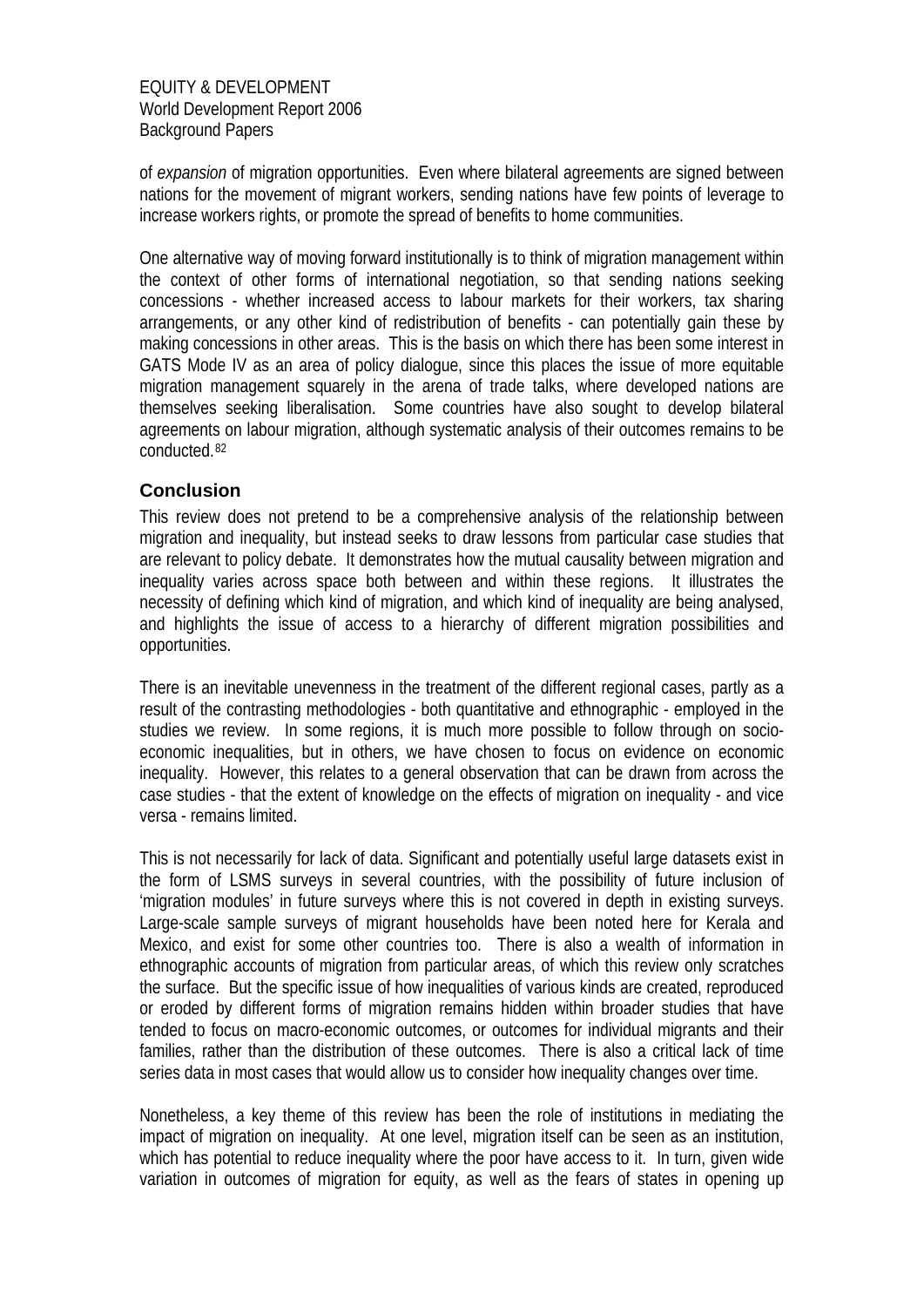migration opportunities, there have also been calls for the establishment of a global institution to regulate migration flows. Yet a key element across most, if not all of the case studies reviewed here, is the important role played by meso-level institutions – notably social networks – in both facilitating migration in the first place, and influencing how the income earned by migrants is, or is not channeled back to help reduce poverty and inequality. In this sense, the institution of migration can be seen as embedded in numerous other institutions, which themselves become key to understand.

The lessons for public policy in relation to this observation are not always completely obvious. For example, in Albania, it is clear that access to social capital or social networks is critically important for successful migration. The ability of marginalised groups such as the Roma to move even to Greece is a function of either having a family member who has already migrated, or their ability to join a group of migrants who cross the border collectively, thus sharing the risks and costs of a difficult (because illegal) journey. Yet it is difficult to see how public policy can act to strengthen family networks, particularly if the objective is to increase migration opportunities. Nonetheless, development finance *is* – at least in principle – partly focused in Albania on strengthening social capital<sup>[83](#page-25-1)</sup>, and if effective, this might be expected to bring benefits not only in general development terms, but also specifically in influencing the impact of migration on inequality.

Meanwhile, the South Asian case studies presented above show how the role of social networks in influencing the migration process can go well beyond family and kin ties, providing a rather wider arena for public policy to make a difference. In India, the existence of stable networks that link migrant workers to labour recruiters is seen as crucial in influencing outcomes for migrant workers, suggesting that there is scope for regulation of the recruitment process to ensure that contracts are fair, accommodation for migrant workers is affordable, and abuses are avoided. There is also potential for supporting initiatives by NGOs and local associations that seek to reduce the risks and costs faced by seasonal migrant workers, such as initiatives to support health care for migrant workers, whether in destination areas or on return, and attempts to make bus routes used by migrant workers safer.[84](#page-25-1)

In West Africa, there are also a wide range of social institutions, including hometown, religious, ethnic, village and alumni associations that not only help to facilitate migration in the first place, but can play a crucial role in channeling remittances not only to individuals and families, but also to community-level investments and initiatives. Perhaps the best-documented case involves migration from Senegal to Western Europe, where *mouride* religious associations have ensured that migrant remittances are invested in a wide range of community development projects.[85](#page-25-1) However, these associations - and indeed more formal NGOs - may also play a crucial role in limiting the exploitation of, or harm to poorer migrants. In this context, it is instructive to note that attention and funding appears to have shifted recently away from NGOs that support poor and vulnerable migrants, and towards 'anti-trafficking' measures that may increase rather than decrease the vulnerability of poor migrants.<sup>[86](#page-25-1)</sup>

Another important set of institutions that influence the inequality-reducing or reinforcing effect of migrant remittances is in the financial sector. Migrants use a wide range of mechanisms to send money back to families and home communities, ranging from formal banks to money transfer agencies such as Western Union and MoneyGram, more informal *hawala* or *hundi* systems of transfer, and physically carrying or sending home cash during return visits. Of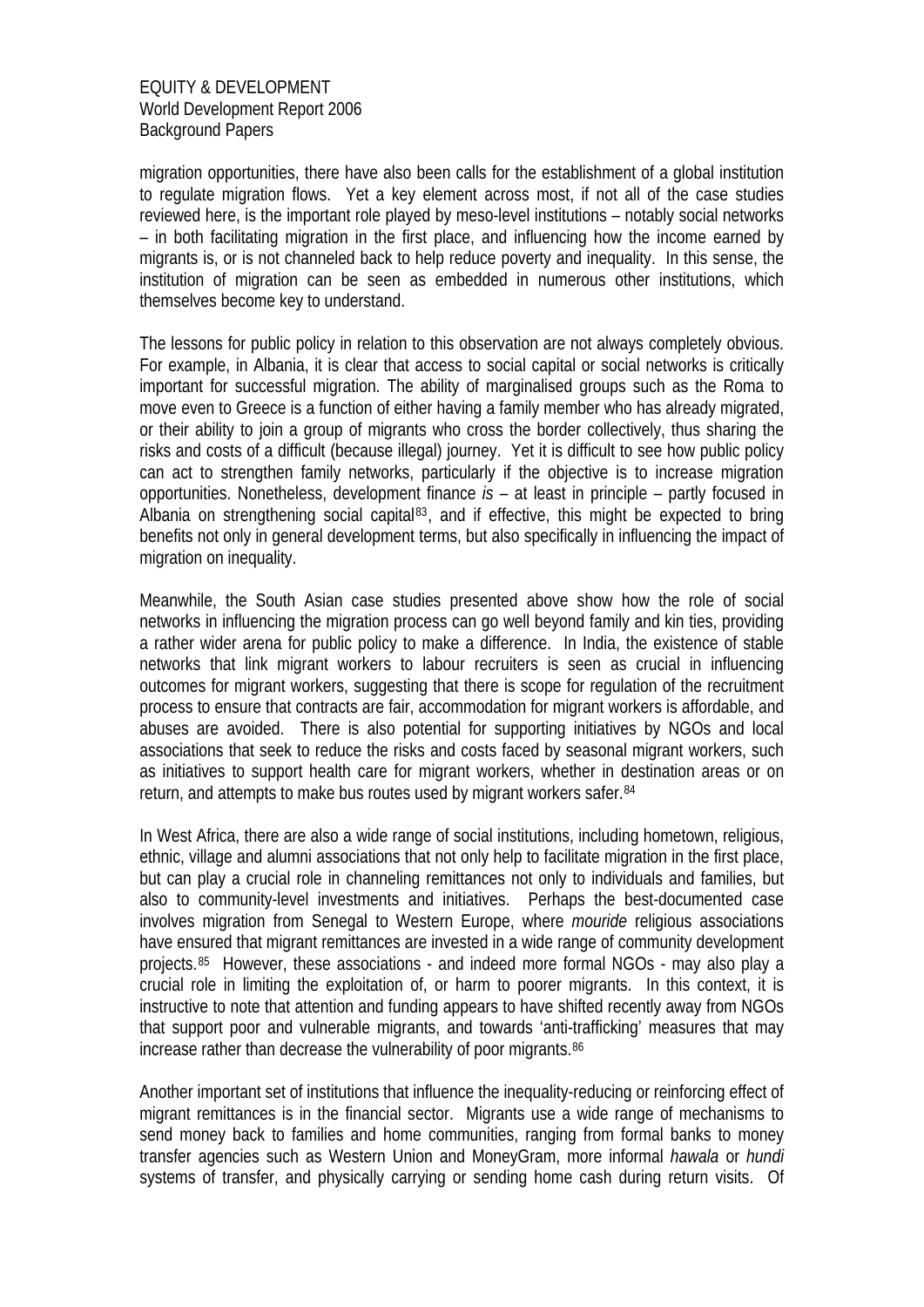these transfer mechanisms, the more formal kinds tend to be heavily stacked against poorer migrants who wish to send smaller amounts of money, as exchange rates may be poor, and commission rates crippling. Here, there is potential for policy to promote competition as well as regulating the activities of money transfer agencies in order to ensure transparency, trust and competitiveness of the services offered.

More generally, macro-economic stabilization in countries of origin may also be critical in enabling investment of remittances in anything other than personal consumption. Whilst personal consumption may itself involve investment in social terms, and may contribute to reducing inequality, substantial and sustainable investment in economic and social activities at a community level is clearly a higher goal for most governments interested in reducing inequality. Migrants cannot, and should not, be expected to make such a contribution on their own, but the creation of economic conditions in which they perceive it as in their interests to do so is clearly a worthwhile objective.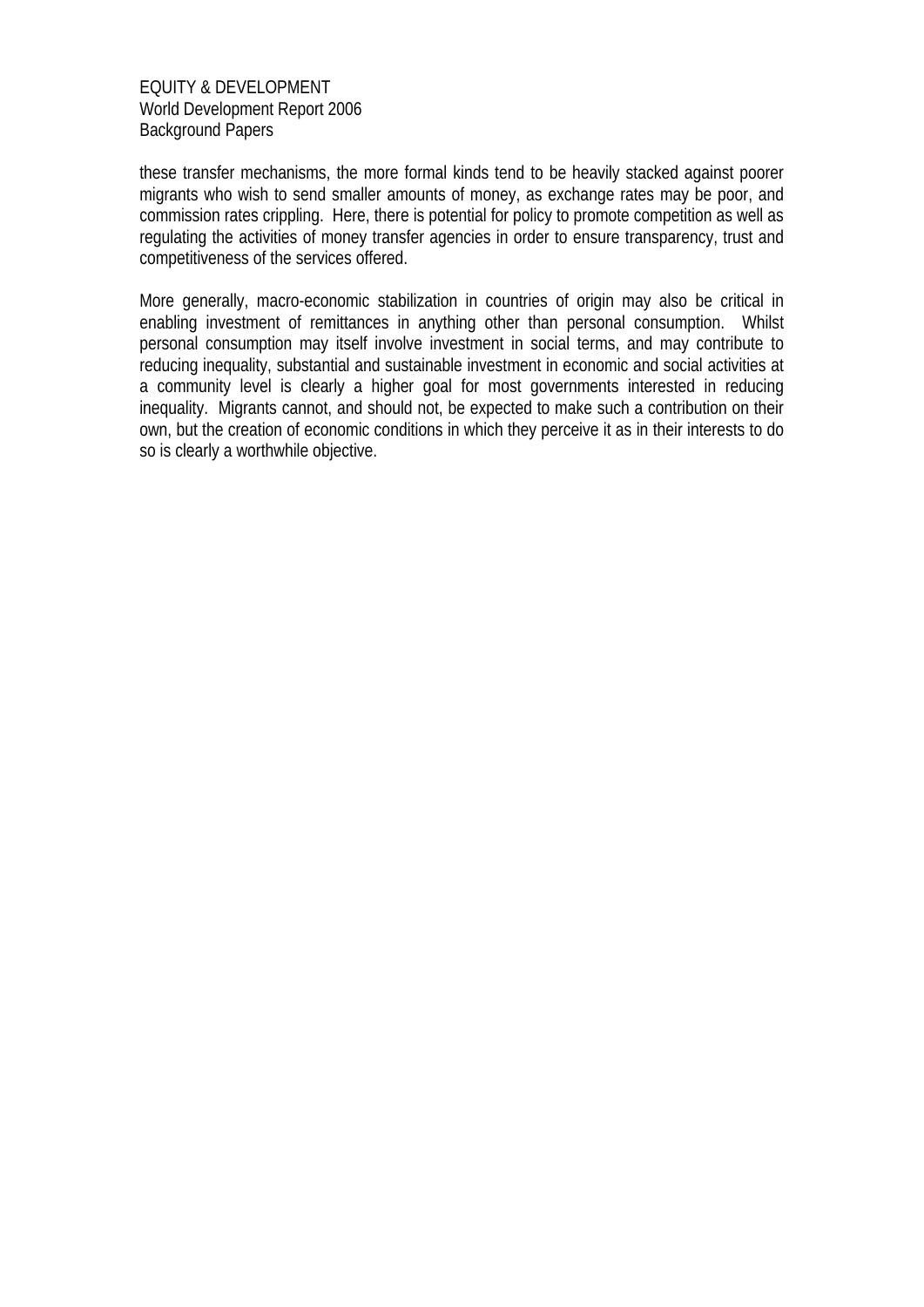## **References**

- Adams RH. 1992. The impact of migration and remittances on income inequality in rural Pakistan. *Pakistan Development Review* 31: 1189-203
- Adams RH, He JJ. 1995. *Sources of Income Inequality and Poverty in Rural Pakistan*, International Food Policy Research Institute, Washington DC
- Au C-C, Henderson V. 2002. *How migration restrictions limit agglomeration and productivity in China*. Presented at Cornell-LSE-WIDER Conference on Spatial Inequalities and Development, London
- Ballard R. 2003. A case of capital-rich under-development: the paradoxical consequences of successful transnational entrepreneurship from Mirpur. *Contributions to Indian Sociology* 37: 25-58
- Barham B, Boucher S. 1995. Migration, Remittances, and Inequality: Estimating the Net Effects of Migration on Income Distribution. *Journal of Development Economics* 55: 307-31
- Bhagwati J. 2003. Borders beyond control. *Foreign Affairs* Jan-Feb
- Black R, Ammassari S, Hilker LM, Mouillesseaux S, Pooley C, Rajkotia R. 2004. *Migration and pro-poor policies in sub-Saharan Africa*, Department for International Development, London
- Böhning R. 2004. *Population: Migration. Opponent's Paper*, Copenhagen Consensus 2004, Copenhagen
- Breusers M. 1998. *On the Move: Mobility, land use and livelihood practices on the Central Plateau in Burkina Faso*. Landbouwuniversiteit Wageningen, Wageningen
- Castle S, Diara A. 2003. *The international migration of young Malians: tradition, necessity or rite of passage?*, London School of Hygiene and Tropical Medicine, London
- Collyer M. 2004. *The Development Impact of Temporary International Labour Migration on Southern Meditteranean Sending Countries*, University of Sussex, Brighton
- Cordell D, Gregory JW, Piché V. 1996. *Hoe & Wage: A social history of a circular migration system in West Africa*. Boulder, CO: Westview Press
- Cornelius W. 2001. Death and the border: the "efficacy" and unintended consequences of U.S. immigration control policies, 1993-2000. *Population and Development Review* 27: 661- 85
- Cornelius W. 2004. *Controlling 'unwanted' immigration: lessons from the United States, 1993- 2000*, Center for Comparative Immmigration Studies, University of California, San Diego, CA
- Durand J, Parrado EA, Massey DS. 1996. Migradollars and Development: A reconsideration of the Mexican case. *International Migration Review* 30
- Ehrenreich B, Hochschild AR. 2003. Introduction. In *Global Woman: Nannies, Maids and Sex Workers in the New Economy*, ed. B Ehrenreich, AR Hochschild. London: Granta Books
- Fauré A. 1996. *Le pays bissa avant le barrage de Bagré. Anthropologie de l'éspace rural*. Paris & Ouagadougou: SEPIA
- Gardner K. 1993. Desh-Bidesh: Sylheti images of home and away. *Man* 28: 1-15
- Gardner K. 1995. *Global Migrants Local Lives*. Oxford: Clarendon Press
- Grillo R, Riccio B. 2003. Translocal Development: Italy-Senegal. *Population, Space and Place* 10: 99-111
- Haan Ad. 1994. *Unsettled Settlers: Migrant Workers and Industrial Capitalism in Calcutta*. Rotterdam: Hilversum, Verloren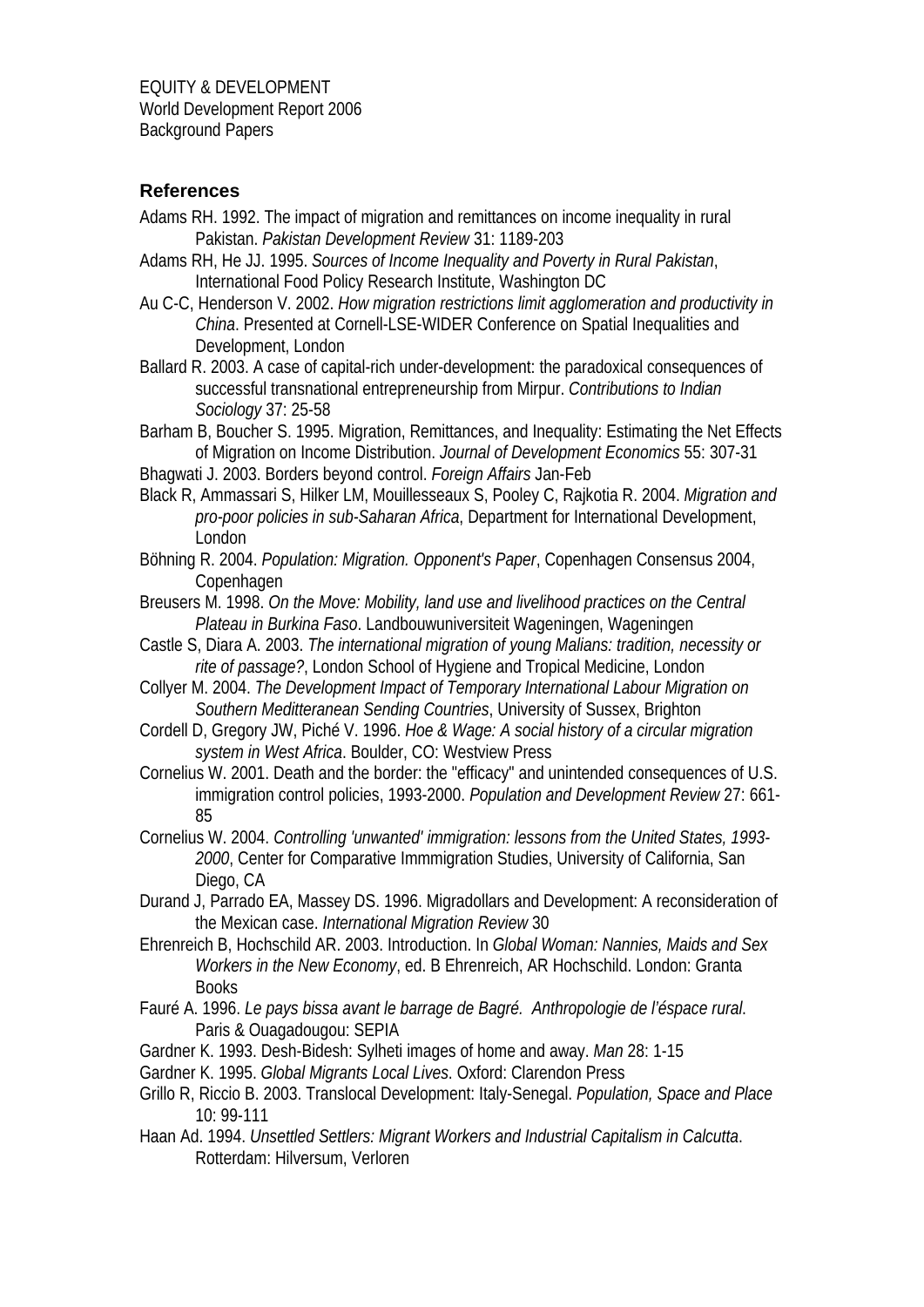INSTRAW, IOM. 2000. *Temporary Labour Migration of Women: Case studies of Bangladesh and Sri Lanka*. Santo Domingo: INSTRAW/IOM

Kabeer N. 2000. *The Power to Choose: Bangladeshi Women and Labour Market Decisions in London and Dhaka*. London: Verso

Kabeer N, Mahmud S. 2004. Globalization, gender and Poverty: Bangladeshi Women workers in export and local markets. *Journal of International Development* 16: 93-109

King R, Mai N, Dalipaj M, eds. 2003. *Exploding the Migration Myths*. London: Oxfam and the Fabian Society

King R, Vullnetari J. 2003. *Migration and Development in Albania*, Development Research Centre on Migration, Globalisation and Poverty, Brighton

Konseiga A. 2003. *Seasonal and Permanent Migration in Burkina Faso*. Presented at EUDN Workshop on Development Research for Doctoral Students, 07-08 Nov.2003, Centre for Development Research-University of Bonn

Korovilas J. 1998. *The Albanian Economy in Transition: the Role of Remittances and Pyramid Investment Schemes*, University of the West of England

- Lipton M. 1980. Migration from rural areas of poor countries: the impact on rural productivity and income distribution. *World Development* 8: 1-24
- Mai N. 2001. Transforming traditions: a critical analysis of the trafficking and exploitation of young Albanian girls in Italy. In *The Mediterranean Passage: Migration and New Cultural Encounters in Southern Europe*, ed. R King. Liverpool: Liverpool University Press
- Martin P. 2004. *Challenge paper on population and migration*, Copenhagen Consensus 2004, Denmark
- Martin PL. 1993. *Trade and migration: NAFTA and agriculture*, Institute for International Economics, Washington, DC
- Massey DS, Goldring L, Durand J. 1994. Continuities in Transnational Migration: An Analysis of Nineteen Mexican Communities. *American Journal of Sociology* 99: 1492-533
- McKenzie D. 2004. Network Effects and the Dynamics of Migration and Inequality: Theory and Evidence from Mexico.
- Mosse D, Gupta S, Mehta M, Shah V, Rees J, Team KP. 2002. Brokered Livelihoods: Debt, labour Migration and development in Tribal Western India. *Journal of Development Studies* 38: 59-88

Nyberg-Sorensen N, Hear NV, Engberg-Pedersen P. 2002. The Migration Develop-ment Nexus: Evidence and Policy Options. *International Migration* 40: 49-73

Osella F, Osella C. 2003. Migration and the commoditisation of ritual: sacrifice, spectacle and contestations in Kerala, India. *Contributions to Indian Sociology* 37: 109-40

Rogaly B, Coppard D, Rafique A, Rana K, Sengupta A, Biswas J. 2002. Seasonal migration and welfare/illfare in Eastern India: A social analysis. *Journal of Development Studies* 38: 89-114

- Rogaly B, Rafique A. 2003. Struggling to save cash: seasonal migration and vulnerability in West Bengal, India. *Developement and Change* 34: 659-82
- Rosenzweig MR. 2004. *Copenhagen Opposition Paper on Population and Migration*, Copenhagen Consensus 2004, Copenhagen

Siddiqui T. 2003. *Migration as a Livelihood strategy of the poor: The Bangladesh case*, Dhaka Skeldon R. 2002. Migration and poverty. *Asia-Pacific Population Journal* 17: 67-82

Soto Hd, Gedeshi I. 2002. Dimensions of Romani poverty in Albania. *Roma Rights* 1: [http://lists.errc.org/rr\\_nr1\\_2002/noteb3.shtml#1-rev](http://lists.errc.org/rr_nr1_2002/noteb3.shtml#1-rev)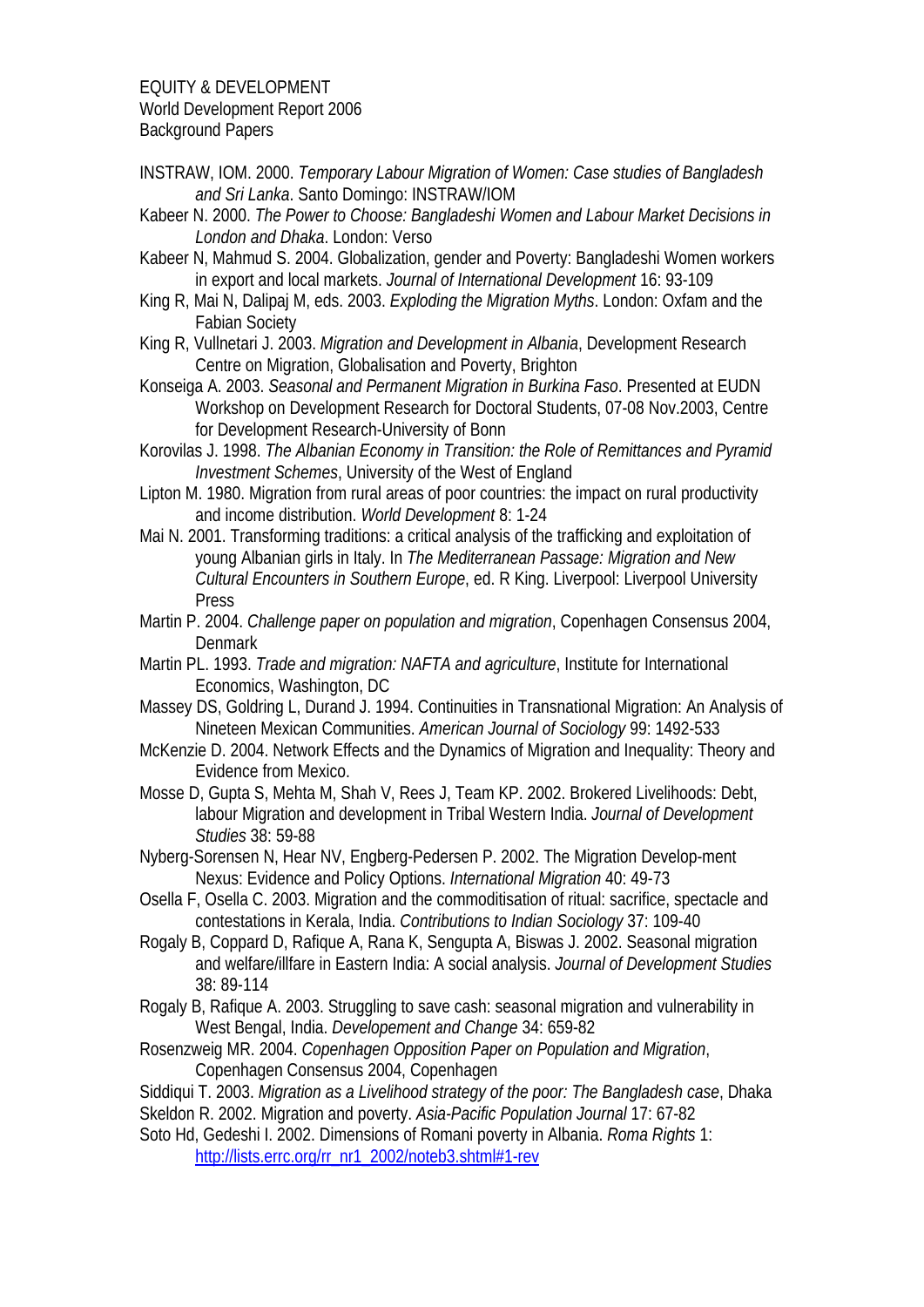Soto HD, Gordon P, Gedeshi I, Sinoimeri Z. 2002. *Poverty in Albania: A Qualitative Assessment*, World Bank, Washington, DC

Stark O, Taylor JE. 1991. Migration Incentives, Migration Types: The Role of Relative Deprivation. *The Economic Journal* 101: 1163-78

- Stark O, Taylor JE, Yitzhaki S. 1986. Remittances and Inequality. *The Economic Journal* 96: 722-40
- Taylor JE. 1992. Remittances and inequality reconsidered: direct, indirect and intertemporal effects. *Journal of Policy Modelling* 14: 187-208
- Thangarajah CY. 2003. Veiled Constructions: Conflict, migration and modernity in eastern Sri lanka. *Contributions to Indian Sociology* 37: 141-62
- UNDP. 2002. *Albania Human Development Report 2002*, UNDP, Tirana
- Unnithan-Kumar M. 2003. Spirits of the Womb: Migration, Reproductive Choice and Healing in Rajasthan. *Contributions to Indian Sociology* 37
- Waddington C. 2003. *Livelihood outcomes of migration for poor people*, Development Research Centre on Migration, Globalisation and Poverty, Brighton, UK
- Whalley J, Zhang S. 2004. *Inequality Change in China and (Hukou) Labour Mobility Restrictions*, National Bureau of Economic Research, NBER Website. 31 October 2004
- Winters A, Walmsley T, Wang ZK, Grynberg R. 2003. Liberalising temporary movement of natural persons: an agenda for the development round. *World Economy* 26: 1137-61
- World Bank. 2003. *Albania Poverty Assessment*, Human Development Sector Unit, World Bank, Tirana
- Wouterse F, Berg MVd. 2004. *Migration for Survival or Accumulation: Evidence from Burkina Faso*, Wageningen University Research Center, Mansholt Graduate School of Social Sciences, Development Economics Group, Wageningen, The Netherlands, Florence
- Yang L. 2003. Rural labor migration choice in China and its impact on rural households. Chicago: Department of Economics, University of Chicago
- Zachariah K, Mathew E, Rajan SI. 2000. *Socio-Economic and Demographic Consequences of Migration in Kerala*, Centre for Developement Studies, Kerala
- Zachariah KC, Mathew ET, Rajan SI. 1999. *Impact of migration on Kerala's economy and society*, Centre for Development Studies, Thiruvananthapuram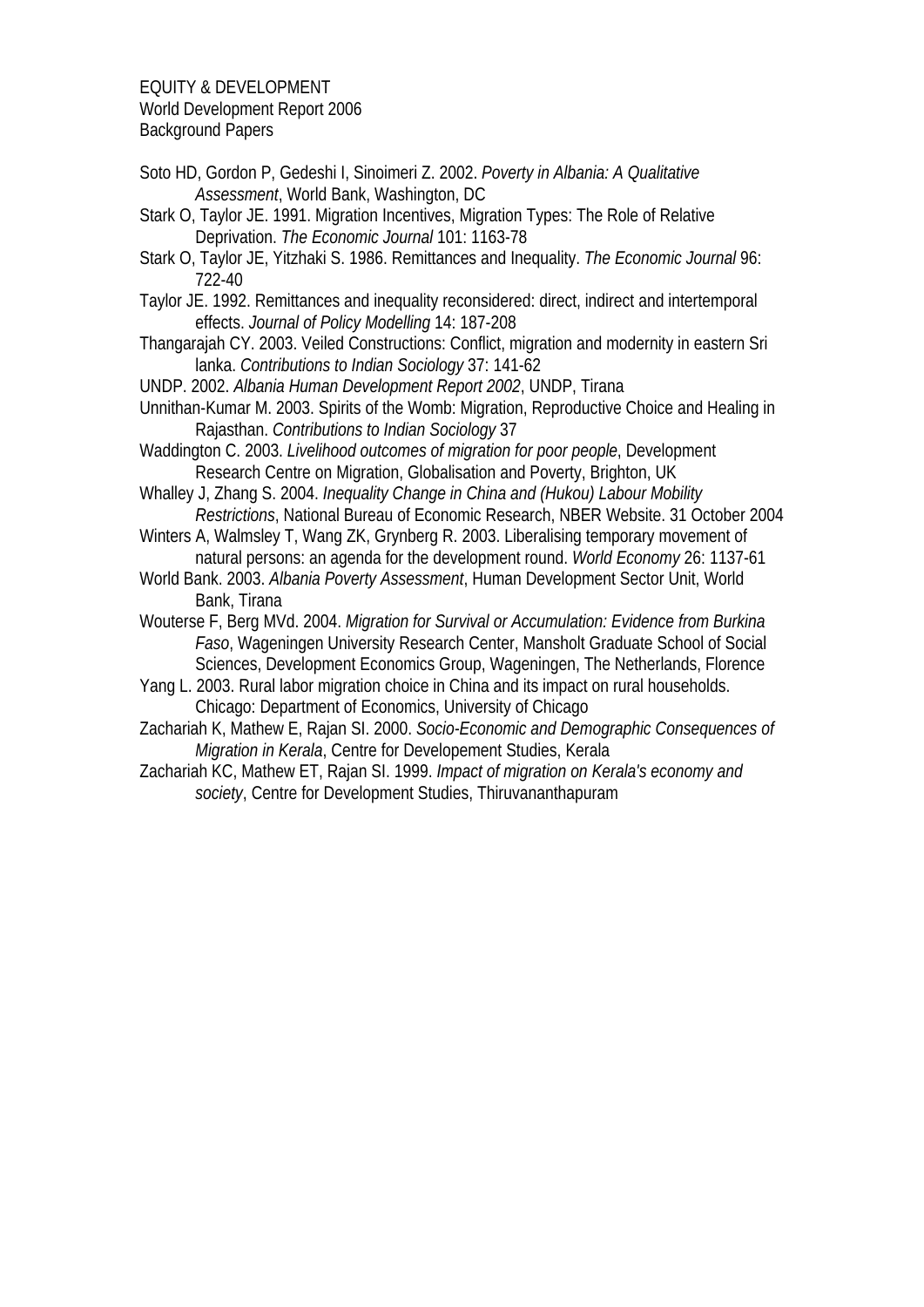#### **Notes**

1 1 Black R, Ammassari S, Hilker LM, Mouillesseaux S, Pooley C, Rajkotia R. 2004. *Migration and pro-poor policies in sub-Saharan Africa*, Department for International Development, London, Nyberg-Sorensen N, Hear NV, Engberg-Pedersen P. 2002. The Migration Develop-ment Nexus: Evidence and Policy Options. *International Migration* 40: 49-73, Skeldon R. 2002. Migration and poverty. *Asia-Pacific Population Journal* 17: 67-82

2 Lipton M. 1980. Migration from rural areas of poor countries: the impact on rural productivity and income distribution. *World Development* 8: 1-24

3 Stark O, Taylor JE, Yitzhaki S. 1986. Remittances and Inequality. *The Economic Journal* 96: 722-40 Taylor JE. 1992. Remittances and inequality reconsidered: direct, indirect and intertemporal effects. *Journal of Policy Modelling* 14: 187-208

4 Barham B, Boucher S. 1995. Migration, Remittances, and Inequality: Estimating the Net Effects of Migration on Income Distribution. *Journal of Development Economics* 55: 307-31

5 Waddington C. 2003. *Livelihood outcomes of migration for poor people*, Development Research Centre on Migration, Globalisation and Poverty, Brighton, UK

6 Cornelius W. 2004. *Controlling 'unwanted' immigration: lessons from the United States, 1993-2000*, Center for Comparative Immmigration Studies, University of California, San Diego, CA<br><sup>7</sup> Data from www.migrationinformation.org

<sup>8</sup> Stark O, Taylor JE, Yitzhaki S. 1986. Remittances and Inequality. *The Economic Journal* 96: 722-40

9 Massey DS, Goldring L, Durand J. 1994. Continuities in Transnational Migration: An Analysis of Nineteen Mexican Communities. *American Journal of Sociology* 99: 1492-533 Some communities, such as la Yerbabuena, became heavily involved in US migration early and rapidly moved toward mass migration: the first migrant left this community in 1923, and by the survey date, 60% of the entire adult population had been to the US. At the other extreme, emigration did not begin in Mineral de Pozos until 1941, and only 9 per cent of its adult population had migrated by the survey date.

10 Durand J, Parrado EA, Massey DS. 1996. Migradollars and Development: A reconsideration of the Mexican case. *International Migration Review* 30

11 Martin PL. 1993. *Trade and migration: NAFTA and agriculture*, Institute for International Economics, Washington, DC

12 McKenzie D. 2004. Network Effects and the Dynamics of Migration and Inequality: Theory and Evidence from Mexico.

13 Ibid.

<sup>14</sup> Defined as the number of people in a given community aged 15 years or older with international migratory experience in a given year divided by the total number of people in the community aged 15 or older alive in the same year.

15 Cornelius W. 2001. Death and the border: the "efficacy" and unintended consequences of U.S. immigration control policies, 1993-2000. *Population and Development Review* 27: 661-85

16 Stark O, Taylor JE. 1991. Migration Incentives, Migration Types: The Role of Relative Deprivation. *The Economic Journal* 101: 1163-78

17 Ibid., p.1177

18 King R, Vullnetari J. 2003. *Migration and Development in Albania*, Development Research Centre on Migration, Globalisation and Poverty, Brighton

19 Soto HD, Gordon P, Gedeshi I, Sinoimeri Z. 2002. *Poverty in Albania: A Qualitative Assessment*, World Bank, Washington, DC

20 UNDP. 2002. *Albania Human Development Report 2002*, UNDP, Tirana

21 Ibid., pp26-38

22 Korovilas J. 1998. *The Albanian Economy in Transition: the Role of Remittances and Pyramid Investment Schemes*, University of the West of England

23 King R, Vullnetari J. 2003. *Migration and Development in Albania*, Development Research Centre on Migration, Globalisation and Poverty, Brighton

24 World Bank. 2003. *Albania Poverty Assessment*, Human Development Sector Unit, World Bank, Tirana p.132

25 King R, Vullnetari J. 2003. *Migration and Development in Albania*, Development Research Centre on Migration, Globalisation and Poverty, Brighton

26 World Bank. 2003. *Albania Poverty Assessment*, Human Development Sector Unit, World Bank, Tirana

27 Soto Hd, Gedeshi I. 2002. Dimensions of Romani poverty in Albania. *Roma Rights* 1: http://lists.errc.org/rr\_nr1\_2002/noteb3.shtml#1-rev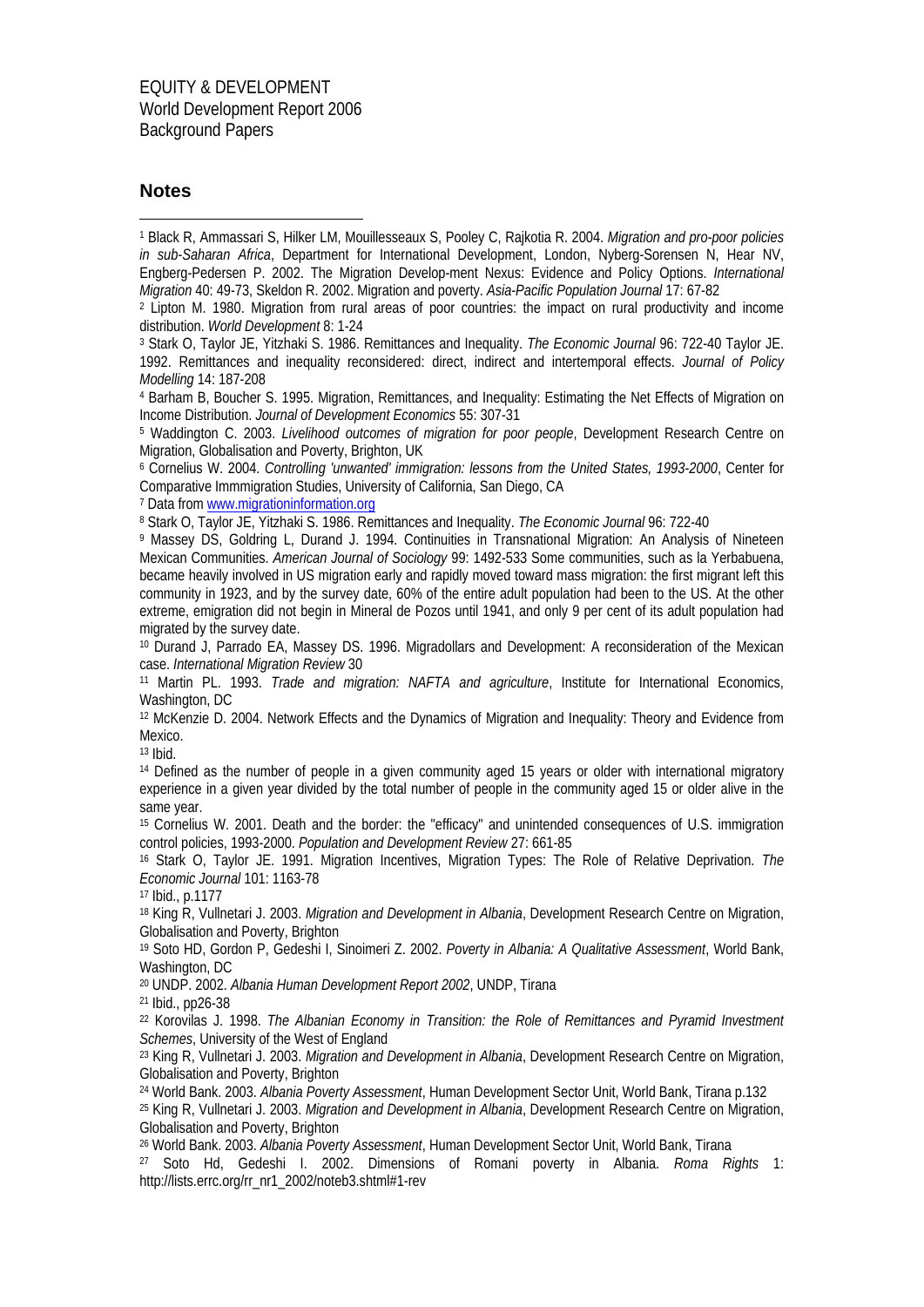1

28 King R, Vullnetari J. 2003. *Migration and Development in Albania*, Development Research Centre on Migration, Globalisation and Poverty, Brighton p.19

29 King R, Mai N, Dalipaj M, eds. 2003. *Exploding the Migration Myths*. London: Oxfam and the Fabian Society, p.56

<sup>30</sup> Mai N. 2001. Transforming traditions: a critical analysis of the trafficking and exploitation of young Albanian girls in Italy. In *The Mediterranean Passage: Migration and New Cultural Encounters in Southern Europe*, ed. R King. Liverpool: Liverpool University Press

31 Wouterse F, Berg MVd. 2004. *Migration for Survival or Accumulation: Evidence from Burkina Faso*, Wageningen University Research Center, Mansholt Graduate School of Social Sciences, Development Economics Group, Wageningen, The Netherlands, Florence

32 However, note that these villages were already fairly well integrated into the Burkina agricultural economy even in the 1930s. See Fauré A. 1996. *Le pays bissa avant le barrage de Bagré. Anthropologie de l'éspace rural*. Paris & Ouagadougou: SEPIA

33 Wouterse F, Berg MVd. 2004. *Migration for Survival or Accumulation: Evidence from Burkina Faso*, Wageningen University Research Center, Mansholt Graduate School of Social Sciences, Development Economics Group, Wageningen, The Netherlands, Florence

34 Grillo R, Riccio B. 2003. Translocal Development: Italy-Senegal. *Population, Space and Place* 10: 99-111

35 Cordell D, Gregory JW, Piché V. 1996. *Hoe & Wage: A social history of a circular migration system in West Africa*. Boulder, CO: Westview Press, p.312-3

36 Konseiga A. 2003. *Seasonal and Permanent Migration in Burkina Faso*. Presented at EUDN Workshop on Development Research for Doctoral Students, 07-08 Nov.2003, Centre for Development Research-University of Bonn

37 Breusers M. 1998. *On the Move: Mobility, land use and livelihood practices on the Central Plateau in Burkina Faso*. Landbouwuniversiteit Wageningen, Wageningen See p.191, for example.

38 Adams RH. 1992. The impact of migration and remittances on income inequality in rural Pakistan. *Pakistan Development Review* 31: 1189-203, Adams RH, He JJ. 1995. *Sources of Income Inequality and Poverty in Rural Pakistan*, International Food Policy Research Institute, Washington DC, Ballard R. 2003. A case of capital-rich under-development: the paradoxical consequences of successful transnational entrepreneurship from Mirpur. *Contributions to Indian Sociology* 37: 25-58

39 Siddiqui T. 2003. *Migration as a Livelihood strategy of the poor: The Bangladesh case*, Dhaka

40 Gardner K. 1995. *Global Migrants Local Lives*. Oxford: Clarendon Press

41 Ibid. p.17

42 Gardner K. 1993. Desh-Bidesh: Sylheti images of home and away. *Man* 28: 1-15

43 Ibid., p13

44 Gardner K. 1995. *Global Migrants Local Lives*. Oxford: Clarendon Press, p130

45 Siddiqui T. 2003. *Migration as a Livelihood strategy of the poor: The Bangladesh case*, Dhaka

46 Zachariah KC, Mathew ET, Rajan SI. 1999. *Impact of migration on Kerala's economy and society*, Centre for Development Studies, Thiruvananthapuram

47 Zachariah K, Mathew E, Rajan SI. 2000. *Socio-Economic and Demographic Consequences of Migration in Kerala*, Centre for Developement Studies, Kerala**,** p.ii

48 Zachariah KC, Mathew ET, Rajan SI. 1999. *Impact of migration on Kerala's economy and society*, Centre for Development Studies, Thiruvananthapuram, pp.25-26

49 Osella F, Osella C. 2003. Migration and the commoditisation of ritual: sacrifice, spectacle and contestations in Kerala, India. *Contributions to Indian Sociology* 37: 109-40

50 Rogaly B, Coppard D, Rafique A, Rana K, Sengupta A, Biswas J. 2002. Seasonal migration and welfare/illfare in Eastern India: A social analysis. *Journal of Development Studies* 38: 89-114

51 Rogaly B, Rafique A. 2003. Struggling to save cash: seasonal migration and vulnerability in West Bengal, India. *Developement and Change* 34: 659-82

52 Rogaly B, Coppard D, Rafique A, Rana K, Sengupta A, Biswas J. 2002. Seasonal migration and welfare/illfare in Eastern India: A social analysis. *Journal of Development Studies* 38: 89-114

53 Ibid.

54 Ibid., p.99

55 Mosse D, Gupta S, Mehta M, Shah V, Rees J, Team KP. Ibid.Brokered Livelihoods: Debt, labour Migration and development in Tribal Western India. 59-88

56 Ibid., p71

57 Ibid.**.,** p.79